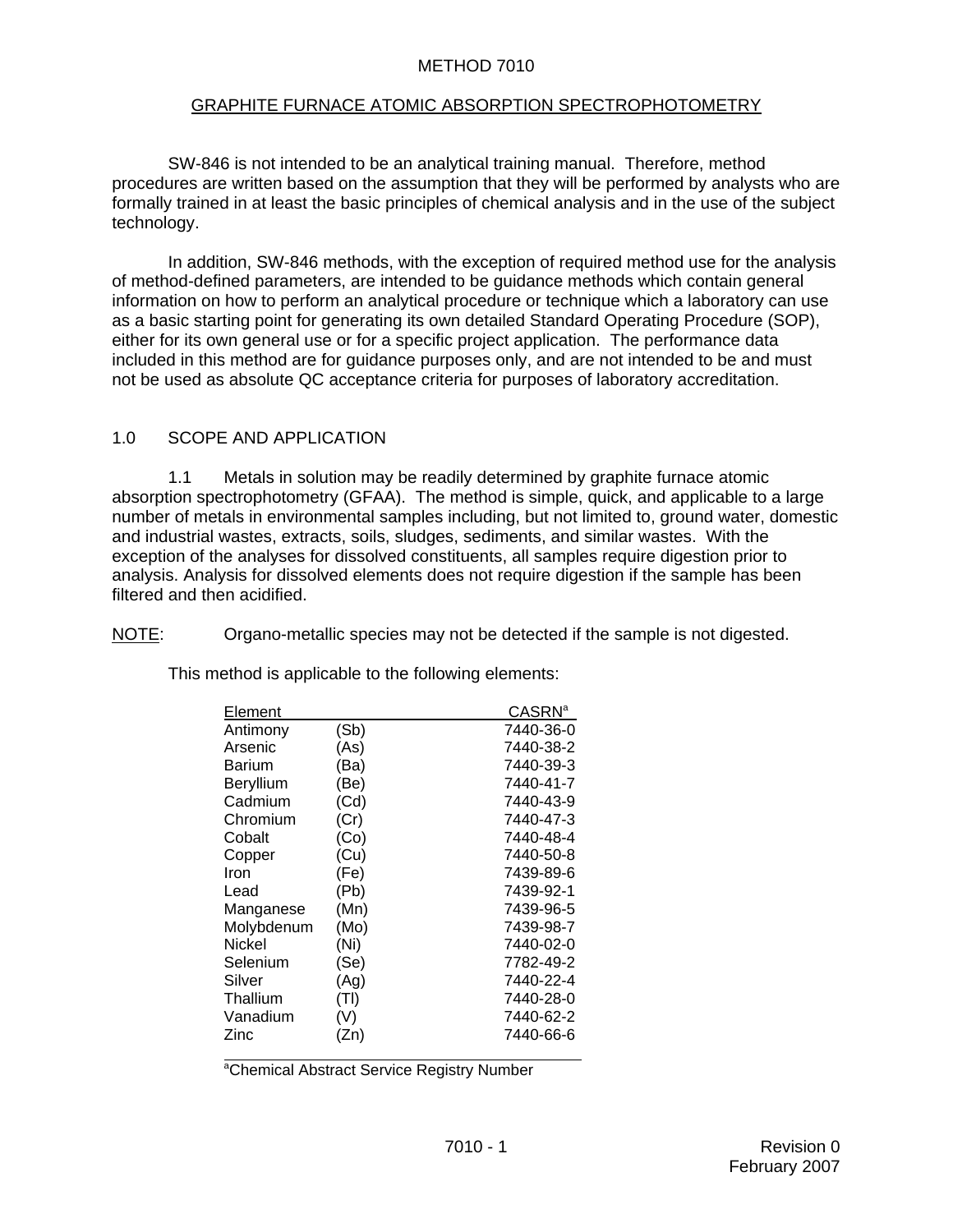1.2 Lower limits of quantitation and optimum ranges of the metals will vary with the matrices and models of atomic absorption spectrophotometers. The data shown in Table 1 provide some indication of the lower limits of quantitation obtainable by the furnace technique. The limits given in Table 1 are somewhat dependent on equipment (such as the type of spectrophotometer and furnace accessory, the energy source, the degree of electrical expansion of the output signal), and are greatly dependent on sample matrix.

1.3 Users of this method should state the data quality objectives prior to analysis and must document and have on file the required initial demonstration performance data described in the following sections prior to using the method for analysis. When using furnace techniques, the analyst should be cautioned as to possible chemical reactions occurring at elevated temperatures which may result in either suppression or enhancement of the analysis element (see Sec. 4.0). To ensure valid data with furnace techniques, the analyst must examine each sample for interference effects (see Sec. 9.0) and, if detected, treat them accordingly, using either successive dilution, matrix modification, or the method of standard additions (see Sec. 9.10).

1.4 Other elements and matrices may be analyzed by this method as long as the method performance is demonstrated for these additional elements of interest, in the additional matrices of interest, at the concentration levels of interest in the same manner as the listed elements and matrices (see Sec. 9.0).

1.5 Prior to employing this method, analysts are advised to consult each type of procedure (e.g., sample preparation methods) that may be employed in the overall analysis for additional information on quality control procedures, development of QA acceptance criteria, calculations, and general guidance. Analysts should consult the disclaimer statement at the front of the manual and the information in Chapter Two for guidance on the intended flexibility in the choice of methods, apparatus, materials, reagents, and supplies, and on the responsibilities of the analyst for demonstrating that the techniques employed are appropriate for the analytes of interest, in the matrix of interest, and at the levels of concern.

In addition, analysts and data users are advised that, except where explicitly specified in a regulation, the use of SW-846 methods is *not* mandatory in response to Federal testing requirements. The information contained in this method is provided by EPA as guidance to be used by the analyst and the regulated community in making judgments necessary to generate results that meet the data quality objectives for the intended application.

1.6 Use of this method is restricted to use by, or under supervision of, properly experienced and trained personnel, including analysts who are knowledgeable in the chemical and physical interferences described in this method. Each analyst must demonstrate the ability to generate acceptable results with this method.

# 2.0 SUMMARY OF THE METHOD

 2.1 Although methods have been reported for the analysis of solids by atomic absorption spectrophotometry, the technique generally is limited to metals in solution or solubilized through some form of sample processing. Refer to Chapter Three for a description of appropriate digestion methods.

2.2 Preliminary treatment of wastes, both solid and aqueous, is always necessary because of the complexity and variability of sample matrix. Solids, slurries, and suspended material must be subjected to a solubilization process before analysis. This process may vary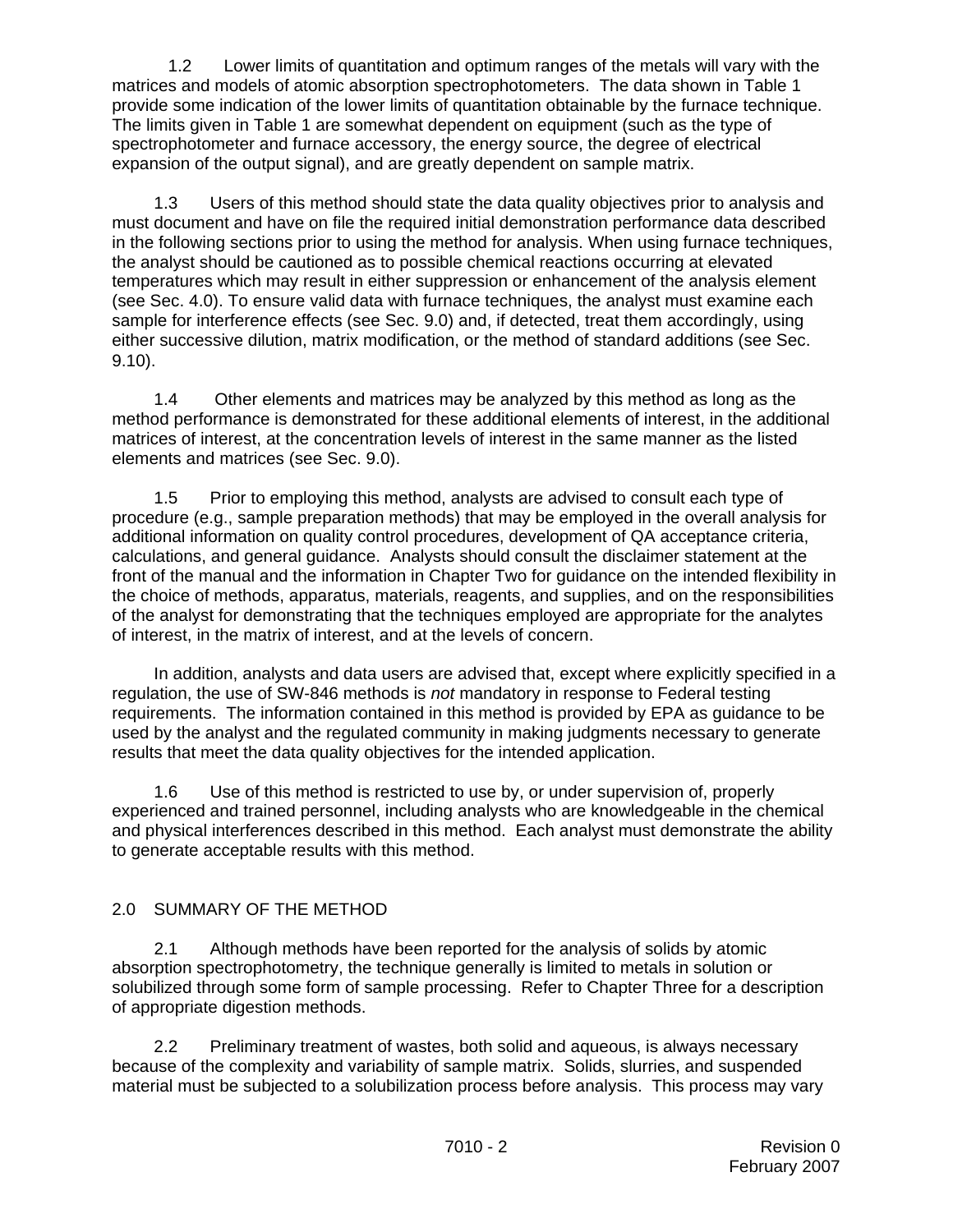because of the metals to be determined and the nature of the sample being analyzed. Solubilization and digestion procedures are presented in Chapter Three.

2.3 When using the furnace technique in conjunction with an atomic absorption spectrophotometer, a representative aliquot of a sample is placed in the graphite tube in the furnace, evaporated to dryness, charred, and atomized. As a greater percentage of available analyte atoms is vaporized and dissociated for absorption in the tube rather than the flame, the use of smaller sample volumes or quantitation of lower concentrations of elements is possible. The principle is essentially the same as with direct aspiration atomic absorption, except that a furnace, rather than a flame, is used to atomize the sample. Radiation from a given excited element is passed through the vapor containing ground-state atoms of that element. The intensity of the transmitted radiation decreases in proportion to the amount of the ground-state element in the vapor. The metal atoms to be measured are placed in the beam of radiation by increasing the temperature of the furnace, thereby causing the injected specimen to volatilize. A monochromator isolates the characteristic radiation from the hollow cathode lamp or electrodeless discharge lamp, and a photosensitive device measures the attenuated transmitted radiation.

## 3.0 DEFINITIONS

Refer to Chapter One, Chapter Three, and the manufacturer's instructions for a definitions that may be relevant to this procedure.

# 4.0 INTERFERENCES

4.1 Solvents, reagents, glassware, and other sample processing hardware may yield artifacts and/or interferences to sample analysis. All of these materials must be demonstrated to be free from interferences under the conditions of the analysis by analyzing method blanks. Specific selection of reagents and purification of solvents by distillation in all-glass systems may be necessary. Refer to each method to be used for specific guidance on quality control procedures and to Chapter Three for general guidance on the cleaning of glassware. Also refer to Method 7000 for a discussion of interferences.

4.2 Although the problem of oxide formation is greatly reduced with furnace procedures (because atomization occurs in an inert atmosphere), the technique is still subject to chemical interferences. The composition of the sample matrix can have a major effect on the analysis. It is those effects which must be determined and taken into consideration in the analysis of each different matrix encountered. See Sec. 9.6 for additional guidance.

4.3 Background correction is important when using flameless atomization, especially below 350 nm. Certain samples, when atomized, may absorb or scatter light from the lamp. This can be caused by the presence of gaseous molecular species, salt particles, or smoke in the sample beam. If no correction is made, sample absorbance will be greater than it should be, and the analytical result will be erroneously high. Zeeman background correction is effective in overcoming composition or structured background interferences. It is particularly useful when analyzing for As in the presence of Al and when analyzing for Se in the presence of Fe.

4.4 Memory effects occur when the analyte is not totally volatilized during atomization. This condition depends on several factors -- volatility of the element and its chemical form, whether pyrolytic graphite is used, the rate of atomization, and furnace design. This situation is detected through blank burns. The tube should be cleaned by operating the furnace at full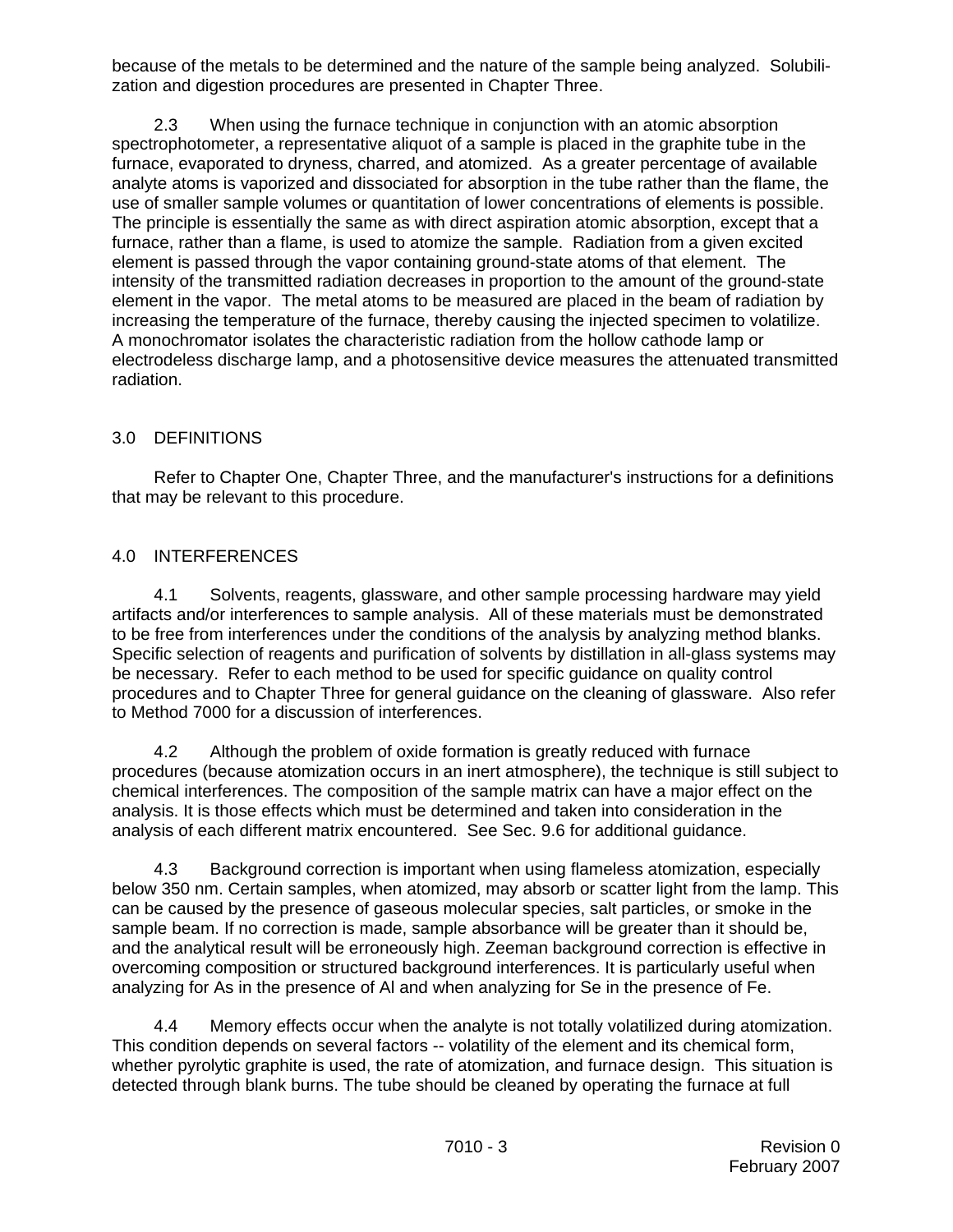power for the required time period, as needed, at regular intervals during the series of determinations.

4.5 Gases generated in the furnace during atomization may have molecular absorption bands encompassing the analytical wavelength. When this occurs, use either background correction or choose an alternate wavelength. Background correction may also compensate for nonspecific broad-band absorption interference and light scattering.

4.6 Continuum background correction cannot correct for all types of background interference. When the background interference cannot be compensated for, chemically remove the analyte or use an alternate form of background correction (see Chapter Two). A single background correction device to be used with this method is not specified; however, it must provide an analytical condition that is not subject to the occurring interelement spectral interferences of palladium on copper, iron on selenium and aluminum on arsenic.

4.7 Interference from a smoke-producing sample matrix can sometimes be reduced by extending the charring time at a higher temperature or utilizing an ashing cycle in the presence of air. Care must be taken, however, to prevent loss of the analyte.

4.8 Samples containing large amounts of organic materials should be oxidized by conventional acid digestion before being placed in the furnace. In this way, broad-band absorption will be minimized.

4.9 Anion interference studies in the graphite furnace indicate that, under conditions other than isothermal, the nitrate anion is preferred. Therefore, nitric acid is preferable for any digestion or solubilization step. When another acid in addition to nitric acid is needed, a minimum amount should be used. This applies particularly to hydrochloric and, to a lesser extent, to sulfuric and phosphoric acids.

4.10 Carbide formation resulting from the chemical environment of the furnace has been observed. Molybdenum may be cited as an example. When carbides form, the metal is released very slowly from the resulting metal carbide as atomization continues. Molybdenum may require 30 seconds or more atomization time before the signal returns to baseline levels. Carbide formation is greatly reduced and the sensitivity increased with the use of pyrolytically coated graphite. Elements that readily form carbides are noted with the symbol "(p)" in Table 1.

4.11 Spectral interference can occur when an absorbing wavelength of an element present in the sample, but not being determined, falls within the width of the absorption line of the element of interest. The results of the determination will then be erroneously high, due to the contribution of the interfering element to the atomic absorption signal. Interference can also occur when resonant energy from another element in a multielement lamp, or from a metal impurity in the lamp cathode, falls within the bandpass of the slit setting when that other metal is present in the sample. This type of interference may sometimes be reduced by narrowing the slit width.

4.12 It is recommended that all graphite furnace analyses be carried out using an appropriate matrix modifier. The choice of matrix modifier is dependent on analytes, conditions, and instrumentation and should be chosen by the analyst as the situation dictates. Follow the instrument manufacturers instructions for the preferred matrix modifier. Refer to Chapter Two for additional guidance.

4.13 It is recommended that a stabilized temperature platform be used to maximize an isothermal environment within the furnace cell to help reduce interferences. Refer to Chapter Two for additional guidance.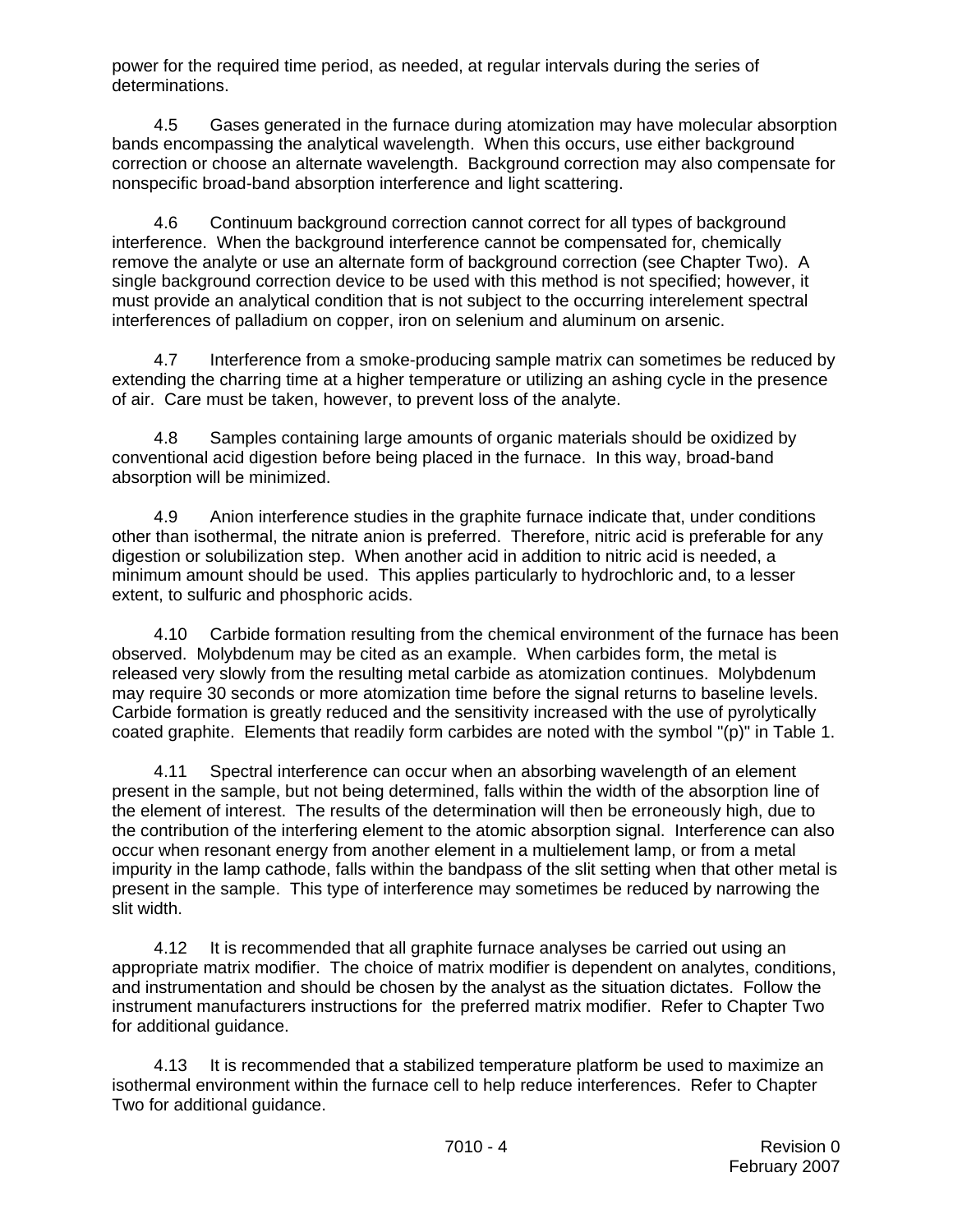4.14 Cross-contamination and contamination of the sample can be major sources of error because of the extreme sensitivities achieved with the furnace. The sample preparation work area should be kept scrupulously clean. All glassware should be cleaned as directed in Sec. 6.6. Pipet tips are a frequent source of contamination. The analyst should be aware of the potential for the yellow tips to contain cadmium. If suspected, they should be acid soaked with 1:5 nitric acid and rinsed thoroughly with tap and reagent water. The use of a better grade of pipet tip can greatly reduce this problem. Special attention should be given to assessing the contamination in method blanks during the analysis. Pyrolytic graphite, because of the production process and handling, can become contaminated. As many as five to ten hightemperature burns may be needed to clean the tube before use. In addition, auto sampler tips may also be a potential source of contamination. Flushing the tip with a dilute solution of nitric acid between samples can help prevent cross-contamination.

4.15 Specific interference problems related to individual analytes are located in this section.

4.15.1 Antimony -- High lead concentration may cause a measurable spectral interference on the 217.6 nm line. Choosing the secondary wavelength or using background correction may correct the problem.

#### 4.15.2 Arsenic

4.15.2.1 Elemental arsenic and many of its compounds are volatile; therefore, samples may be subject to losses of arsenic during sample preparation. Likewise, caution must be employed during the selection of temperature and times for the dry and char (ash) cycles. A matrix modifier such as nickel nitrate or palladium nitrate should be added to all digestates prior to analysis to minimize volatilization losses during drying and ashing.

 4.15.2.2 In addition to the normal interferences experienced during graphite furnace analysis, arsenic analysis can suffer from severe nonspecific absorption and light scattering caused by matrix components during atomization. Arsenic analysis is particularly susceptible to these problems because of its low analytical wavelength (193.7 nm). Simultaneous background correction must be employed to avoid erroneously high results. Aluminum is a severe positive interferant in the analysis of arsenic, especially using  $D<sub>2</sub>$  arc background correction. Although Zeeman background correction is very useful in this situation, use of any appropriate background correction technique is acceptable.

4.15.3 Barium -- Barium can form barium carbide in the furnace, resulting in less sensitivity and potential memory effects. Because of chemical interaction, nitrogen should not be used as a purge gas and halide acids should not be used.

4.15.4 Beryllium -- Concentrations of aluminum greater than 500 ppm may suppress beryllium absorbance. The addition of 0.1% fluoride has been found effective in eliminating this interference. High concentrations of magnesium and silicon cause similar problems and require the use of the method of standard additions.

4.15.5 Cadmium -- Cadmium analyses can suffer from severe non-specific absorption and light scattering caused by matrix components during atomization. Simultaneous background correction is needed to avoid erroneously high results. Excess chloride may cause premature volatilization of cadmium; an ammonium phosphate matrix modifier may minimize this loss.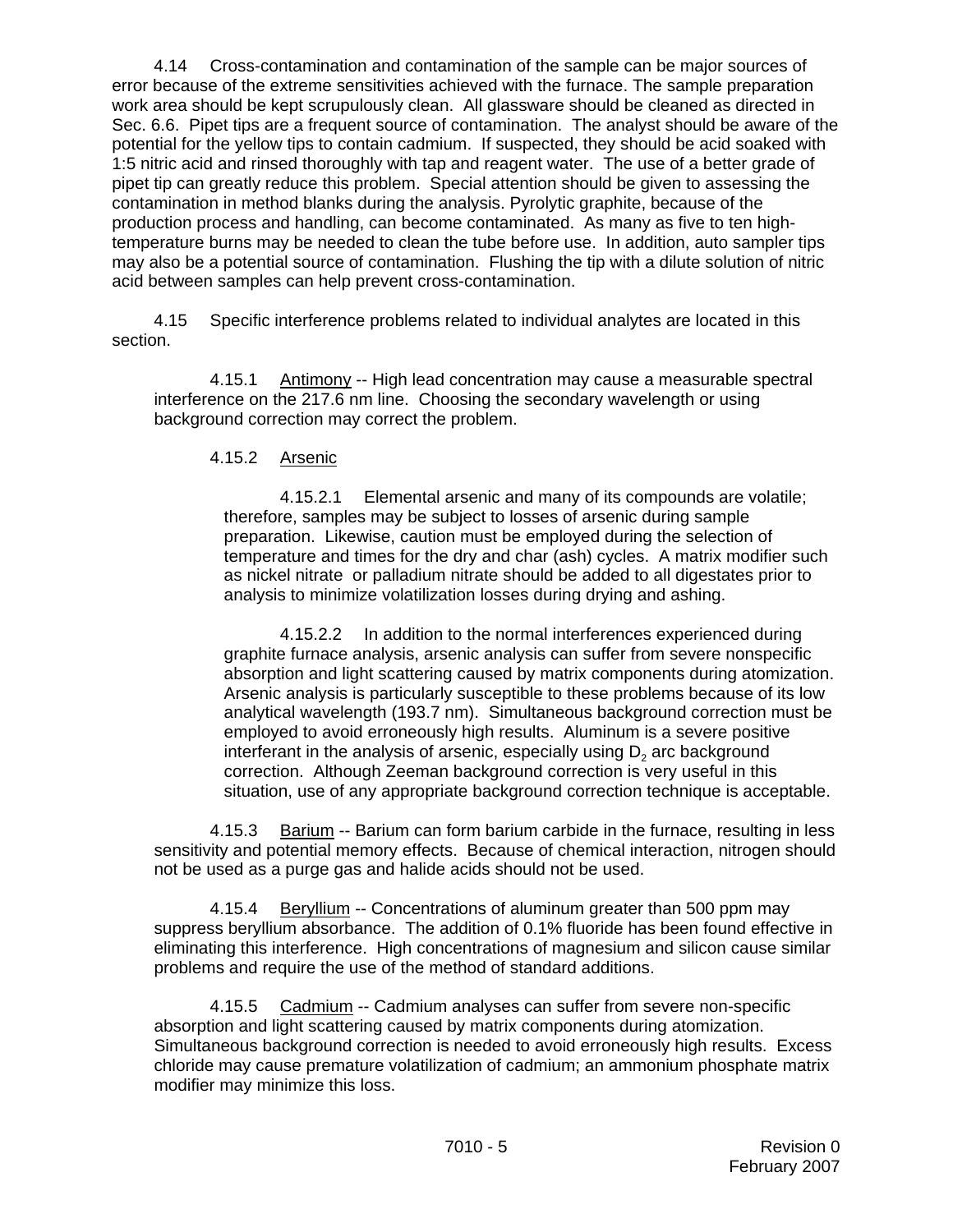4.15.6 Chromium -- Low concentrations of calcium and/or phosphate may cause interferences; at concentrations above 200 mg/L, calcium's effect is constant and eliminates the effect of phosphate. Therefore, add calcium nitrate (calcium nitrate solution: dissolve 11.8 g of calcium nitrate in 1 L reagent water) to ensure a constant effect. Nitrogen should not be used as the purge gas because of a possible CN band interference.

4.15.7 Cobalt -- Since excess chloride may interfere, it is necessary to verify by standard additions that the interference is absent unless it can be shown that standard additions are not necessary.

4.15.8 Lead -- If poor recoveries are obtained, a matrix modifier may be necessary. Add 10 uL of phosphoric acid to 1 mL of prepared sample.

4.15.9 Molybdenum -- Molybdenum is prone to carbide formation; use a pyrolytically coated graphite tube.

4.15.10 Nickel -- Severe memory effects for nickel may occur in graphite furnace tubes used for other GFAA analyses, due to the use of a nickel nitrate matrix modifier in those methods. Use of graphite furnace tubes and contact rings for nickel analysis that are separate from those used for arsenic and selenium analyses is strongly recommended.

#### 4.15.11 Selenium

4.15.11.1 Elemental selenium and many of its compounds are volatile; therefore, samples may be subject to losses of selenium during sample preparation. Likewise, caution must be employed during the selection of temperature and times for the dry and char (ash) cycles. A matrix modifier such as nickel nitrate or palladium nitrate should be added to all digestates prior to analysis to minimize volatilization losses during drying and ashing.

4.15.11.2 In addition to the normal interferences experienced during graphite furnace analysis, selenium analysis can suffer from severe nonspecific absorption and light scattering caused by matrix components during atomization. Selenium analysis is particularly susceptible to these problems because of its low analytical wavelength (196.0 nm). Simultaneous background correction must be employed to avoid erroneously high results. High iron levels can give overcorrection with deuterium background. Although Zeeman background correction is very useful in this situation, use of any appropriate background correction technique is acceptable.

4.15.11.3 Selenium analysis suffers interference from chlorides (>800 mg/L) and sulfate (>200 mg/L). The addition of nickel nitrate such that the final concentration is 1% nickel will lessen this interference.

4.15.12 Silver -- Silver chloride is insoluble, therefore HCl should be avoided unless the silver is already in solution as a chloride complex. In addition, it is recommended that the stock standard concentrations be kept below 2 ppm and the chloride content increased to prevent precipitation. If precipitation is occurring, a 5%:2% HCl:HNO<sub>2</sub> stock solution may prevent precipitation. Daily standard preparation may also be needed to prevent precipitation of silver. Analysts should be aware that this technique may not be the best choice for this analyte and that alternative techniques should be considered.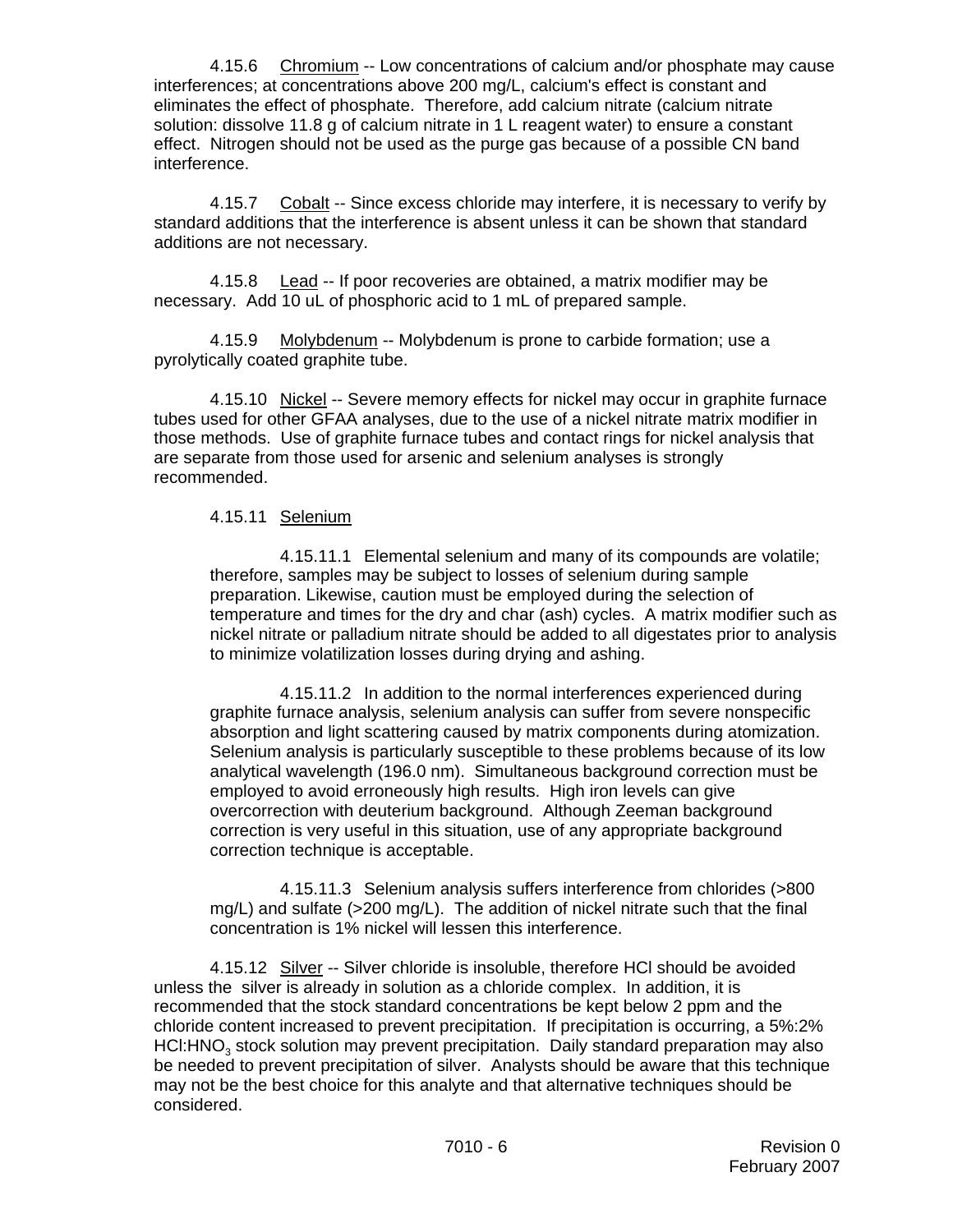4.15.13 Thallium -- HCl or excessive chloride will cause volatilization of thallium at low temperatures. Verification that losses are not occurring must be made for each matrix type (as detailed in 9.6.1).

4.15.14 Vanadium -- Vanadium is refractory and prone to form carbides. Consequently, memory effects are common, and care should be taken to clean the furnace before and after analysis.

## 5.0 SAFETY

5.1 This method does not address all safety issues associated with its use. The laboratory is responsible for maintaining a safe work environment and a current awareness file of OSHA regulations regarding the safe handling of the chemicals listed in this method. A reference file of material safety data sheets (MSDSs) should be available to all personnel involved in these analyses.

5.2 Concentrated nitric and hydrochloric acids are moderately toxic and extremely irritating to skin and mucus membranes. Use these reagents in a hood whenever possible and if eye or skin contact occurs, flush with large volumes of water. Always wear safety glasses or a shield for eye protection when working with these reagents.

5.3 Hydrofluoric acid is a very toxic acid and penetrates the skin and tissues deeply if not treated immediately. Injury occurs in two stages; first, by hydration that induces tissue necrosis and then by penetration of fluoride ions deep into the tissue and by reaction with calcium. Boric acid and other complexing reagents and appropriate treatment agents should be administered immediately. Consult appropriate safety literature and have the appropriate treatment materials readily available prior to working with this acid. See Method 3052 for specific suggestions for handling hydrofluoric acid from a safety and an instrument standpoint.

5.4 Many metal salts are extremely toxic if inhaled or swallowed. Extreme care must be taken to ensure that samples and standards are handled properly and that all exhaust gases are properly vented. Wash hands thoroughly after handling.

5.5 The acidification of samples containing reactive materials may result in the release of toxic gases, such as cyanides or sulfides. For this reason, the acidification and digestion of samples should be performed in an approved fume hood.

#### 6.0 EQUIPMENT AND SUPPLIES

The mention of trade names or commercial products in this manual is for illustrative purposes only, and does not constitute an EPA endorsement or exclusive recommendation for use. The products and instrument settings cited in SW-846 methods represent those products and settings used during method development or subsequently evaluated by the Agency. Glassware, reagents, supplies, equipment, and settings other than those listed in this manual may be employed provided that method performance appropriate for the intended application has been demonstrated and documented.

This section does not list common laboratory glassware (e.g., beakers and flasks).

6.1 Atomic absorption spectrophotometer -- Single- or dual-channel, single- or doublebeam instrument having a grating monochromator, photomultiplier detector, adjustable slits, a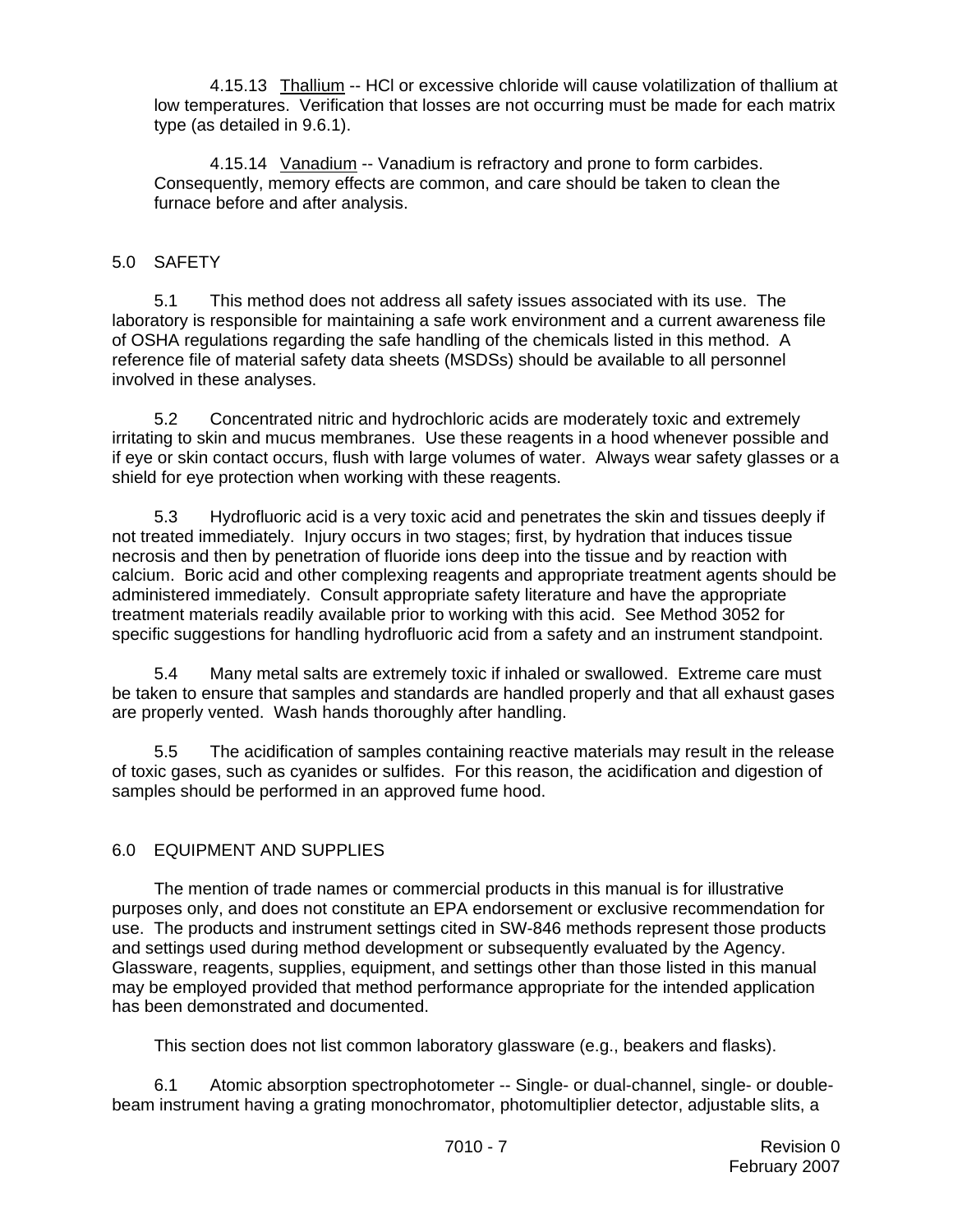wavelength range of 190 to 800 nm, and provisions for interfacing with a graphical display. The instrument must be equipped with an adequate correction device capable of removing undesirable nonspecific absorbance over the spectral region of interest and provide an analytical condition not subject to the occurrence of interelement spectral overlap interferences.

6.2 Hollow cathode lamps -- Single-element lamps are preferred but multielement lamps may be used. Electrodeless discharge lamps may also be used when available. Other types of lamps meeting the performance criteria of this method may be used.

6.3 Graphite furnace -- Any furnace device capable of reaching the specified temperatures is satisfactory. For all instrument parameters (i.e., drying, ashing, atomizing, times and temperatures) follow the specific instrument manufacturers instructions for each element.

6.4 Data systems recorder -- A recorder is recommended for furnace work so that there will be a permanent record and that any problems with the analysis such as drift, incomplete atomization, losses during charring, changes in sensitivity, peak shape, etc., can be easily recognized.

6.5 Pipets -- Microliter, with disposable tips. Sizes can range from 5 to 100 µL as needed. Pipet tips should be checked as a possible source of contamination when contamination is suspected or when a new source or batch of pipet tips is received by the laboratory. The accuracy of variable pipets must be verified daily. Class A pipets can be used for the measurement of volumes equal to or larger than 1 mL.

6.6 Glassware -- All glassware, polypropylene, or fluorocarbon (PFA or TFE) containers, including sample bottles, flasks and pipets, should be washed in the following sequence -- 1:1 hydrochloric acid, tap water, 1:1 nitric acid, tap water, detergent, tap water, and reagent water. Chromic acid should not be used as a cleaning agent for glassware if chromium is to be included in the analytical scheme. If it can be documented through an active analytical quality control program using spiked samples and method blanks that certain steps in the cleaning procedure are not needed for routine samples, those steps may be eliminated from the procedure. Leaching of polypropylene for longer periods at lower acid concentrations is necessary to prevent degradation of the polymer. Alternative cleaning procedures must also be documented. Cleaning for ultra-trace analysis should be reviewed in Chapter Three.

6.7 Volumetric flasks of suitable precision and accuracy.

# 7.0 REAGENTS AND STANDARDS

7.1 Reagent grade or trace metals grade chemicals must be used in all tests. Unless otherwise indicated, it is intended that all reagents conform to the specifications of the Committee on Analytical Reagents of the American Chemical Society, where such specifications are available. Other grades may be used, provided it is first ascertained that the reagent is of sufficiently high purity to permit its use without lessening the accuracy of the determination. All reagents should be analyzed to demonstrate that the reagents do not contain target analytes at or above the lowest limit of quantitation.

7.2 Reagent water -- All references to water in the method refer to reagent water, unless otherwise specified. Reagent water must be free of interferences.

7.3 Nitric acid,  $HNO<sub>3</sub> - Use$  a spectrograde acid certified for AA use. Prepare a 1:1 dilution with water by adding the concentrated acid to an equal volume of water. If the method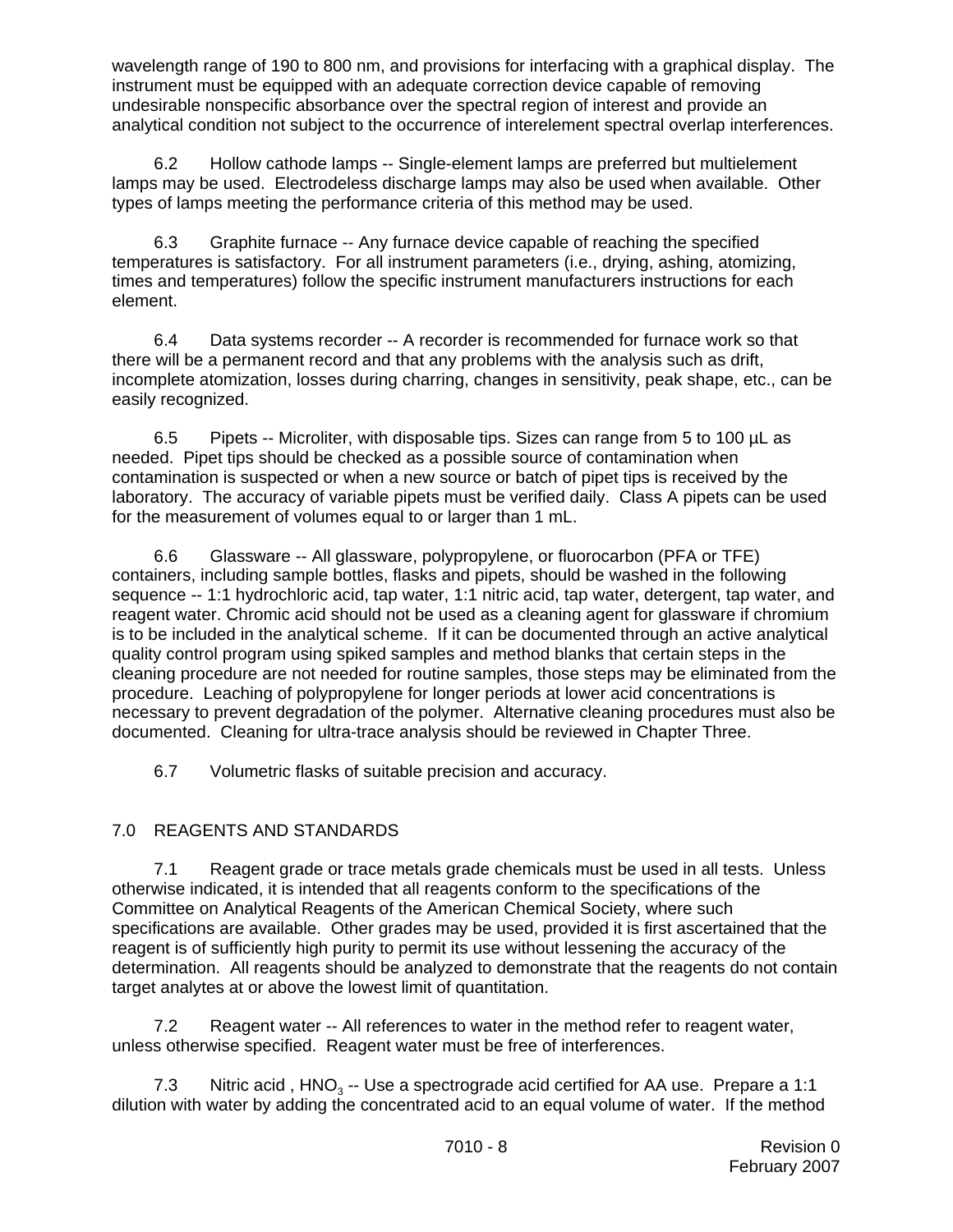blank does not contain target analytes at or above the lowest limit of quantitation, then the acid may be used.

7.4 Hydrochloric acid (1:1), HCl -- Use a spectrograde acid certified for AA use. Prepare a 1:1 dilution with water by adding the concentrated acid to an equal volume of water. If the method blank does not contain target analytes at or above the lowest limit of quantitation, then the acid may be used.

7.5 Purge gas -- A mixture of  $H<sub>2</sub> (5%)$  and argon (95%). The argon gas supply must be high-purity grade, 99.99% or better. If performance can be documented, alternative gases may be used.

7.6 Stock standard metal solutions -- Stock standard solutions are prepared from analytical reagent grade high purity metals, oxides, or nonhygroscopic salts using reagent water and redistilled nitric or hydrochloric acids. (See individual methods for specific instructions.) Sulfuric or phosphoric acids should be avoided as they produce an adverse effect on many elements. The stock solutions are prepared at concentrations of 1,000 mg of the metal per liter. Commercially available standard solutions may also be used. When using pure metals (especially wire) for standards preparation, cleaning procedures, as detailed in Chapter Three, should be used to ensure that the solutions are not compromised. Examples of appropriate standard preparations can be found in Secs. 7.6.1 through 7.6.18.

7.6.1 Antimony -- Carefully weigh 2.743 g of antimony potassium tartrate,  $K(SbO)C<sub>4</sub>H<sub>4</sub>O<sub>6</sub>•1/2H<sub>2</sub>O$ , and dissolve in reagent water. Dilute to 1 L with reagent water;

7.6.2 Arsenic -- Dissolve 1.320 g of arsenic trioxide,  $As_2O_3$ , or equivalent in 100 mL of reagent water containing 4 g NaOH. Acidify the solution with 20 mL conc.  $HNO<sub>3</sub>$ and dilute to 1 L with reagent water.

7.6.3 Barium -- Dissolve 1.779 g of barium chloride, BaCl<sub>2</sub>.2H<sub>2</sub>O, in reagent water and dilute to 1 L with reagent water.

7.6.4 Beryllium -- Dissolve 11.659 g of beryllium sulfate, BeSO<sub>4</sub>, in reagent water containing 2 mL of nitric acid (conc.) and dilute to 1 L with reagent water.

7.6.5 Cadmium -- Dissolve 1.000 g of cadmium metal in 20 mL of 1:1 HNO<sub>3</sub> and dilute to 1 L with reagent water.

7.6.6 Chromium -- Dissolve 1.923 g of chromium trioxide, CrO<sub>3</sub>, in reagent water, acidify with redistilled  $HNO<sub>3</sub>$ , and dilute to 1 L with reagent water.

7.6.7 Cobalt -- Dissolve 1.000 g of cobalt metal in 20 mL of 1:1 HNO<sub>3</sub> and dilute to 1 L with reagent water. Chloride or nitrate salts of cobalt(II) may be used. Although numerous hydrated forms exist, they are not recommended, unless the exact composition of the compound is known.

7.6.8 Copper -- Dissolve 1.000 g of electrolytic copper in 5 mL of redistilled  $HNO<sub>3</sub>$  and dilute to 1 L with reagent water.

7.6.9 Iron -- Dissolve 1.000 g of iron wire in 10 mL of redistilled  $HNO<sub>3</sub>$  and reagent water and dilute to 1 L with reagent water. Note that iron passivates in conc.  $HNO<sub>3</sub>$ , and therefore some water should be present.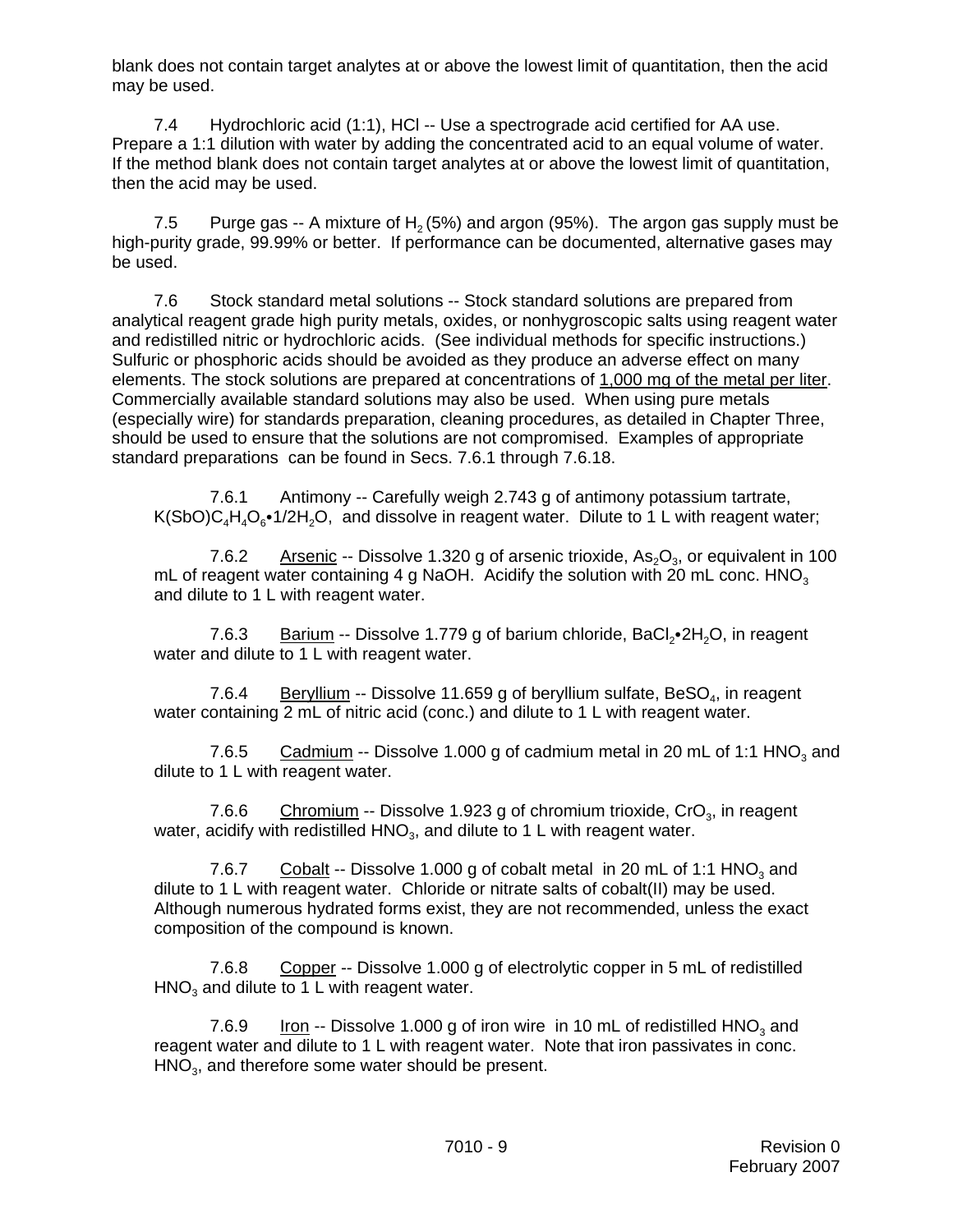7.6.10 Lead -- Dissolve 1.599 g of lead nitrate,  $Pb(NO<sub>3</sub>)<sub>2</sub>$ , in reagent water, acidify with 10 mL of redistilled HNO<sub>3</sub>, and dilute to 1 L with reagent water.

7.6.11 Manganese -- Dissolve 1.000 g of manganese metal in 10 mL of redistilled  $HNO<sub>3</sub>$  and dilute to 1 L with reagent water.

7.6.12 Molybdenum -- Dissolve 1.840 g of ammonium molybdate,  $(NH_4)_{6}Mo_{7}O_{24}$ •4H<sub>2</sub>O, and dilute to 1 L with reagent water.

7.6.13 Nickel -- Dissolve 1.000 g of nickel metal or 4.953 g of nickel nitrate,  $Ni(NO<sub>3</sub>)<sub>2</sub>·6H<sub>2</sub>O$  in 10 mL of HNO<sub>3</sub> and dilute to 1 L with reagent water.

7.6.14 Selenium: Dissolve 0.345 g of selenious acid (actual assay 94.6%  $H<sub>2</sub>SeO<sub>3</sub>$ ) or equivalent and dilute to 200 mL with reagent water.

NOTE: Due to the high toxicity of selenium, preparation of a small volume of reagent is described. Larger volumes may be prepared if needed.

7.6.15 Silver -- Dissolve 1.575 g of anhydrous silver nitrate, AgNO<sub>3</sub>, in reagent water. Add 10 mL of  $HNO<sub>3</sub>$  (conc.) and dilute to 1 L with reagent water. Because this standard is light sensitive, store in a amber glass bottle in a refrigerator.

7.6.16 Thallium -- Dissolve 1.303 g of thallium nitrate,  $TINO<sub>3</sub>$ , in reagent water, acidify with 10 mL of conc.  $HNO<sub>3</sub>$ , and dilute to 1 L with reagent water.

7.6.17 Vanadium -- Dissolve 1.785 g of vanadium pentoxide,  $V_2O_5$ , in 10 mL of conc.  $HNO<sub>3</sub>$  and dilute to 1 L with reagent water.

7.6.18  $\quad$  Zinc -- Dissolve 1.000 g of zinc metal in 10 mL of conc. HNO<sub>3</sub> and dilute to 1 L with reagent water.

7.7 Common matrix modifiers -- The use of a palladium modifier is strongly recommended for the determination of all analytes. This will correct for general chemical interferences as well as allow for higher char and atomization temperatures without allowing the premature liberation of analyte. Other matrix modifiers may also be used as recommended by the instrument manufacturer or when an interference is evident.

7.7.1 Palladium solution (Pd/Mg) -- Dissolve 300 mg of palladium powder in concentrated  $HNO<sub>3</sub>$  (1 mL of  $HNO<sub>3</sub>$ , adding 0.1 mL of conc. HCl, if necessary). Dissolve 200 mg of  $Mg(NO<sub>3</sub>)<sub>2</sub>$  in reagent water. Pour the two solutions together and dilute to 100 mL with reagent water.

7.7.2 Nickel nitrate solution (5%) -- Dissolve 25 g of  $\text{Ni}(\text{NO}_3)_2\text{-}6\text{H}_2\text{O}$  in reagent water and dilute to 100 mL.

7.7.3 Nickel nitrate solution (1%) -- Dilute 20 mL of the 5% nickel nitrate solution to 100 mL with reagent water.

7.7.4 Ammonium phosphate solution (40%) -- Dissolve 40 g of ammonium phosphate,  $(NH_4)$ <sub>2</sub>HPO<sub>4</sub>, in reagent water and dilute to 100 mL.

7.7.5 Palladium chloride -- Weigh 0.25 g of PdCl<sub>2</sub> to the nearest 0.0001 g and dissolve in 10 mL of 1:1 HNO<sub>3</sub>. Dilute to 1 L with reagent water.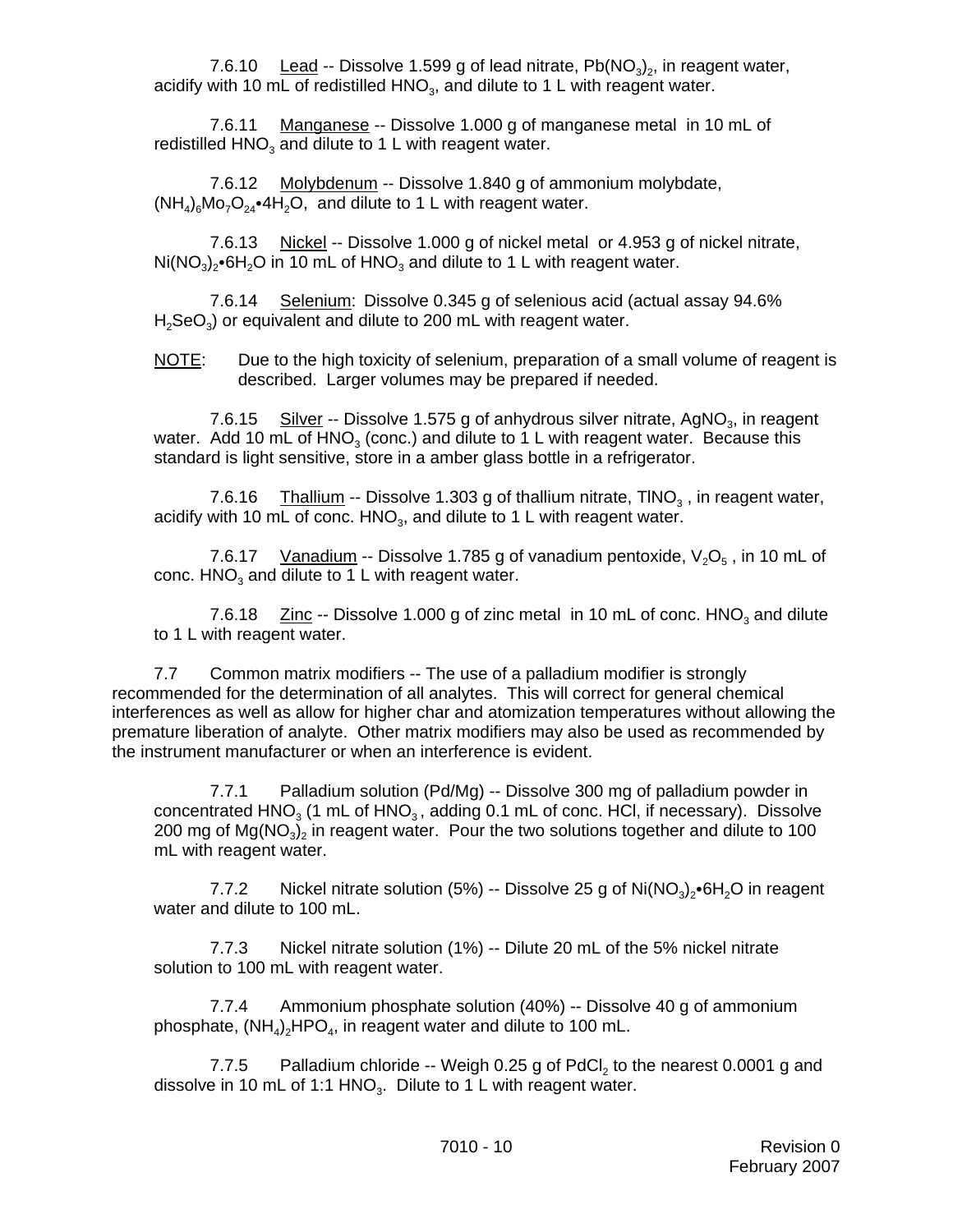#### 7.8 Blanks

Two types of blanks are required for the analysis of samples prepared by any method other than Method 3040. The calibration blank is used in establishing the analytical curve and the method blank is used to identify possible contamination resulting from either the reagents (acids) or the equipment used during sample processing including filtration.

7.8.1 The calibration blank is prepared by acidifying reagent water to the same concentrations of the acids found in the standards and samples. Prepare a sufficient quantity to flush the system between standards and samples. The calibration blank will also be used for all initial (ICB) and continuing calibration blank (CCB) determinations.

7.8.2 The method blank must contain all of the reagents in the same volumes as used in the processing of the samples. The method blank must be carried through the complete procedure and contain the same acid concentration in the final solution as the sample solution used for analysis (refer to Sec. 9.5).

7.9 The initial calibration verification (ICV) standard is prepared by the analyst (or a purchased second source reference material) by combining compatible elements from a standard source different from that of the calibration standard, and at concentration near the midpoint of the calibration curve (see Sec. 10.2.1 for use). This standard may also be purchased.

7.10 The continuing calibration verification (CCV) standard should be prepared in the same acid matrix using the same standards used for calibration, at a concentration near the mid-point of the calibration curve (see Sec. 10.2.2 for use).

## 8.0 SAMPLE COLLECTION, PRESERVATION, AND STORAGE

See the introductory material in Chapter Three, "Inorganic Analytes."

#### 9.0 QUALITY CONTROL

9.1 Refer to Chapter One for guidance on quality assurance (QA) and quality control (QC) protocols. When inconsistencies exist between QC guidelines, method-specific QC criteria take precedence over both technique-specific criteria and those criteria given in Chapter One, and technique-specific QC criteria take precedence over the criteria in Chapter One. Any effort involving the collection of analytical data should include development of a structured and systematic planning document, such as a Quality Assurance Project Plan (QAPP) or a Sampling and Analysis Plan (SAP), which translates project objectives and specifications into directions for those that will implement the project and assess the results. Each laboratory should maintain a formal quality assurance program. The laboratory should also maintain records to document the quality of the data generated. All data sheets and quality control data should be maintained for reference or inspection.

9.2 Refer to a 3000 series method (Method 3015, 3020, 3031, 3050, 3051, or 3052) for appropriate QC procedures to ensure the proper operation of the various sample preparation techniques.

9.3 Instrument detection limits (IDLs) are a useful tool to evaluate the instrument noise level and response changes over time for each analyte from a series of reagent blank analyses to obtain a calculated concentration. They are not to be confused with the lower limit of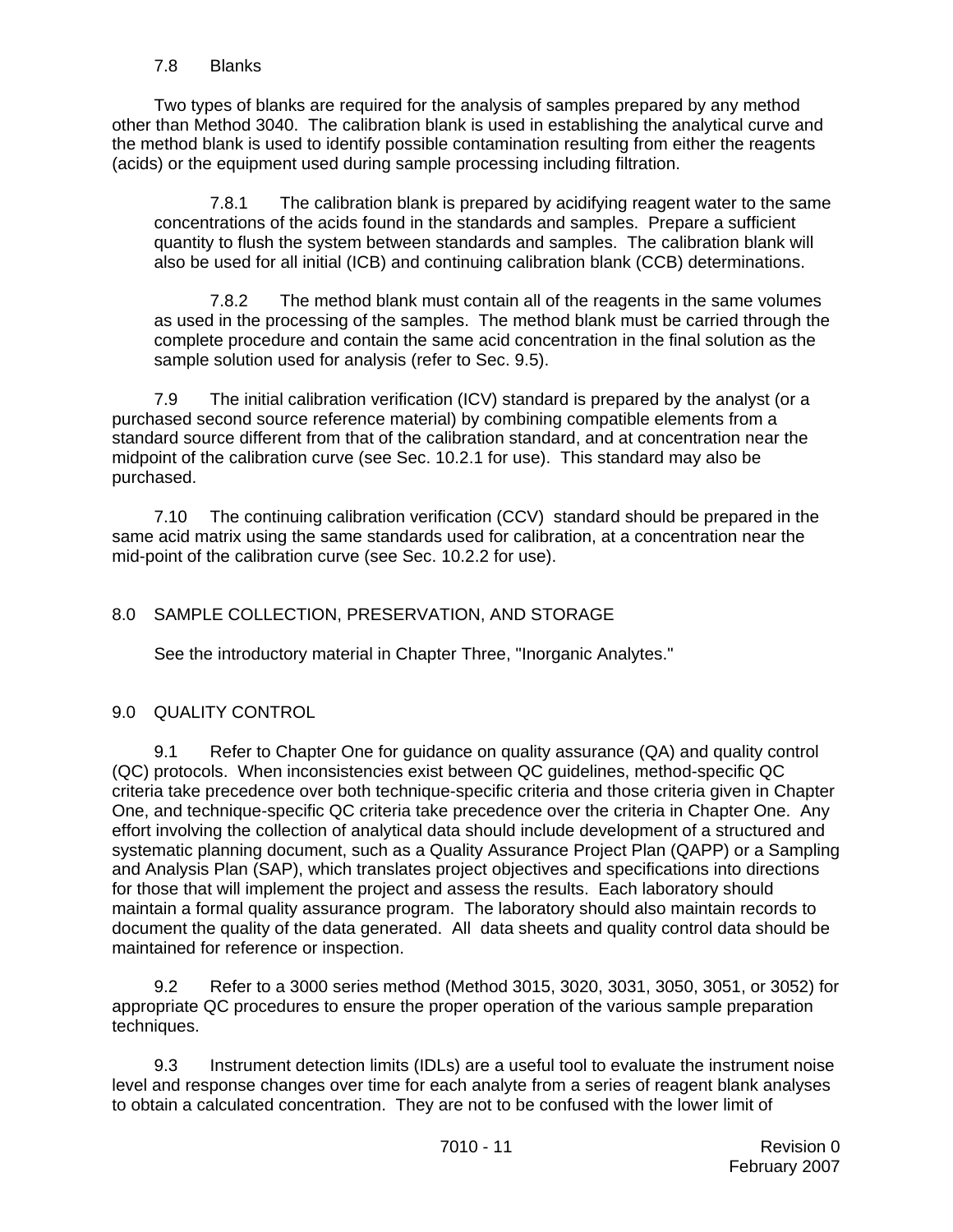quantitation, nor should they be used in establishing this limit. It may be helpful to compare the calculated IDLs to the established lower limit of quantitation, however, it should be understood that the lower limit of quantitation needs to be verified according to the guidance in Sec. 10.2.3.

IDLs in µg/L can be estimated by calculating the average of the standard deviations of three runs on three non-consecutive days from the analysis of a reagent blank solution with seven consecutive measurements per day. Each measurement should be performed as though it were a separate analytical sample (i.e., each measurement must be followed by a rinse and/or any other procedure normally performed between the analysis of separate samples). IDLs should be determined at least every three months or at a project-specific designated frequency and kept with the instrument log book.

## 9.4 Initial demonstration of proficiency

Each laboratory must demonstrate initial proficiency with each sample preparation (a 3000 series method) and determinative method combination it utilizes by generating data of acceptable accuracy and precision for target analytes in a clean matrix. If an autosampler is used to perform sample dilutions, before using the autosampler to dilute samples, the laboratory should satisfy itself that those dilutions are of equivalent or better accuracy than is achieved by an experienced analyst performing manual dilutions. The laboratory must also repeat the demonstration of proficiency whenever new staff members are trained or significant changes in instrumentation are made.

9.5 For each batch of samples processed, at least one method blank must be carried throughout the entire sample preparation and analytical process, as described in Chapter One. A method blank is prepared by using a volume or weight of reagent water at the volume or weight specified in the preparation method, and then carried through the appropriate steps of the analytical process. These steps may include, but are not limited to, prefiltering, digestion, dilution, filtering, and analysis. If the method blank does not contain target analytes at a level that interferes with the project-specific DQOs, then the method blank would be considered acceptable.

In the absence of project-specific DQOs, if the blank is less than 10% of the lower limit of quantitation check sample concentration, less than 10% of the regulatory limit, or less than 10% of the lowest sample concentration for each analyte in a given preparation batch, whichever is greater, then the method blank is considered acceptable. If the method blank cannot be considered acceptable, the method blank should be re-run once, and if still unacceptable, then all samples after the last acceptable method blank should be reprepared and reanalyzed along with the other appropriate batch QC samples. These blanks will be useful in determining if samples are being contaminated. If the method blank exceeds the criteria, but the samples are all either below the reporting level or below the applicable action level or other DQOs, then the sample data may be used despite the contamination of the method blank. Refer to Chapter One for the proper protocol when analyzing blanks.

## 9.6 Laboratory control sample (LCS)

For each batch of samples processed, at least one LCS must be carried throughout the entire sample preparation and analytical process as described in Chapter One. The laboratory control samples should be spiked with each analyte of interest at the project-specific action level or, when lacking project-specific action levels, at approximately mid-point of the linear dynamic range. Acceptance criteria should either be defined in the project-specifc planning documents or set at a laboratory derived limit developed through the use of historical analyses. In the absence of project-specific or historical data generated criteria, this limit should be set at  $\pm 20\%$ of the spiked value. Acceptance limits derived from historical data should be no wider that  $\pm$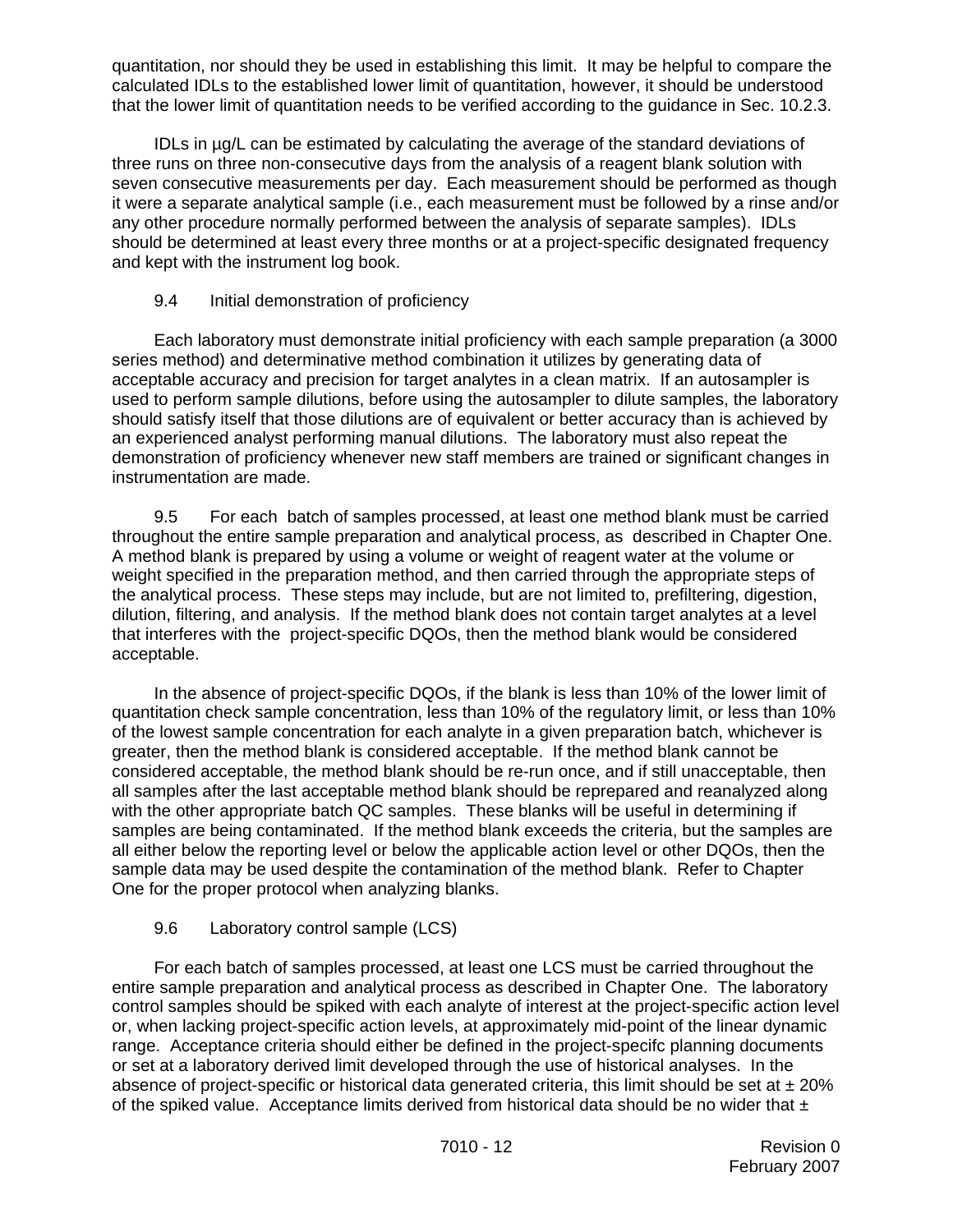20%. If the laboratory control sample is not acceptable, then the laboratory control sample should be re-run once and, if still unacceptable, all samples after the last acceptable laboratory control sample should be reprepared and reanalyzed.

Concurrent analyses of reference materials (SRMs) containing known amounts of analytes in the media of interest are recommended and may be used as an LCS. For solid SRMs, 80 - 120% accuracy may not be achievable and the manufacturer's established acceptance criterion should be used for soil SRMs.

9.7 Matrix spike, unspiked duplicate, or matrix spike duplicate (MS/Dup or MS/MSD)

Documenting the effect of the matrix, for a given preparation batch consisting of similar sample characteristics, should include the analysis of at least one matrix spike and one duplicate unspiked sample or one matrix spike/matrix spike duplicate pair. The decision on whether to prepare and analyze duplicate samples or a matrix spike/matrix spike duplicate must be based on a knowledge of the samples in the sample batch or as noted in the project-specific planning documents. If samples are expected to contain target analytes, then laboratories may use one matrix spike and a duplicate analysis of an unspiked field sample. If samples are not expected to contain target analytes, laboratories should use a matrix spike and matrix spike duplicate pair.

 For each batch of samples processed, at least one MS/Dup or MS/MSD sample set should be carried throughout the entire sample preparation and analytical process as described in Chapter One. MS/MSDs are intralaboratory split samples spiked with identical concentrations of each analyte of interest. The spiking occurs prior to sample preparation and analysis. An MS/Dup or MS/MSD is used to document the bias and precision of a method in a given sample matrix.

Refer to Chapter One for the definitions of bias and precision, and for the proper data reduction protocols. MS/MSD samples should be spiked at the same level, and with the same spiking material, as the corresponding laboratory control sample that is at the project-specific action level or, when lacking project-specific action levels, at approximately mid-point of the linear dynamic range. Acceptance criteria should either be defined in the project-specifc planning documents or set at a laboratory-derived limit developed through the use of historical analyses per matrix type analyzed. In the absence of project-specific or historical data generated criteria, these limits should be set at  $\pm$  25% of the spiked value for accuracy and 20 relative percent difference (RPD) for precision. Acceptance limits derived from historical data should be no wider that  $\pm 25\%$  for accuracy and 20% for precision. Refer to Chapter One for additional guidance. If the bias and precision indicators are outside the laboratory control limits, if the percent recovery is less than 75% or greater than 125%, or if the relative percent difference is greater than 20%, then the interference test discussed in Sec. 9.8 should be conducted.

9.7.1 The relative percent difference between spiked matrix duplicate or unspiked duplicate determinations is to be calculated as follows:

$$
RPD = \frac{|D_1 - D_2|}{\left(\frac{|D_1 + D_2|}{2}\right)} \times 100
$$

where: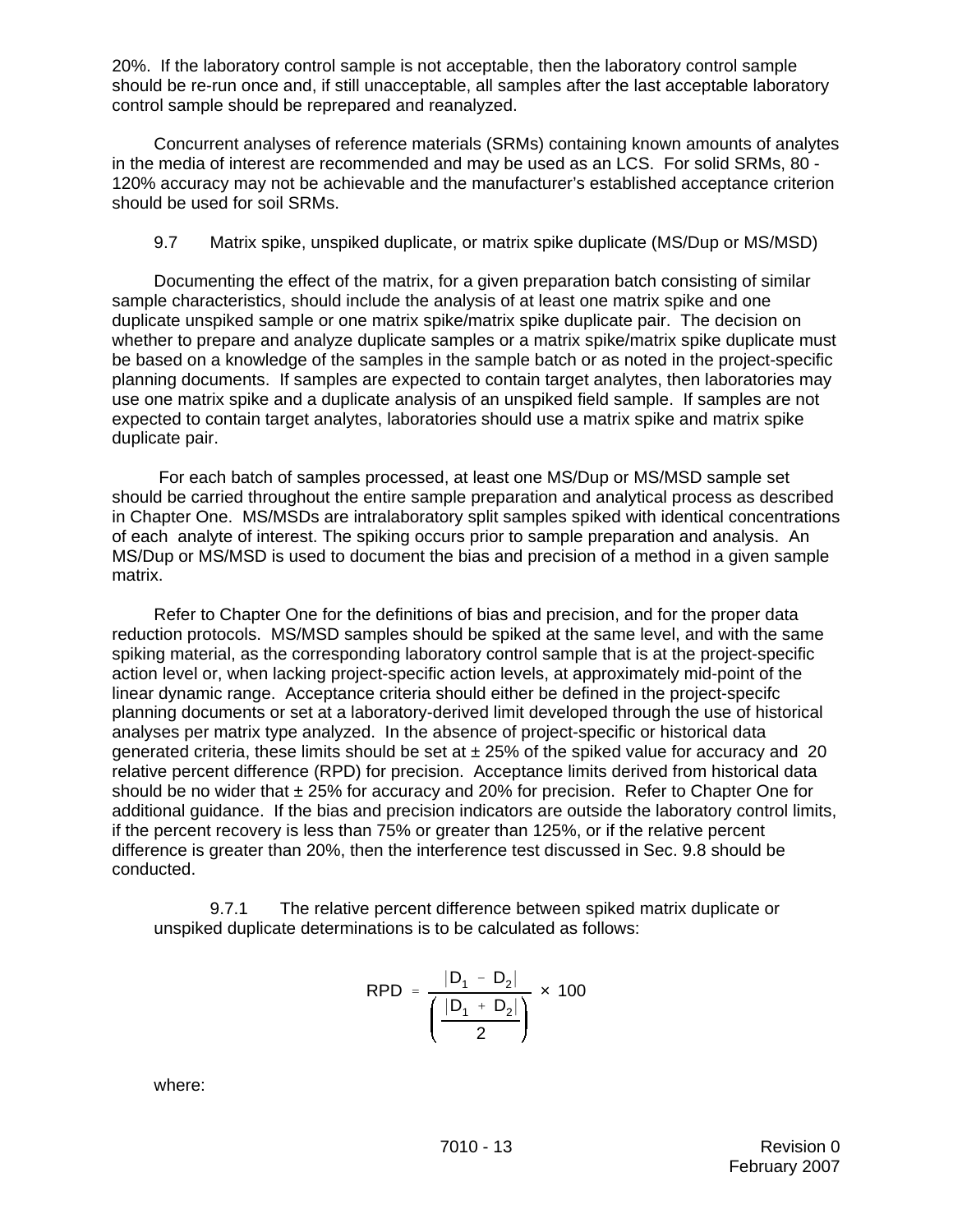$RPD =$  relative percent difference.

 $D_1$  = first sample value.<br> $D_2$  = second sample value

= second sample value (spiked or unspiked duplicate).

9.7.2 The spiked sample or spiked duplicate sample recovery should be within ± 25% of the actual value, or within the documented historical acceptance limits for each matrix.

9.8 If less than acceptable accuracy and precision data are generated, the following additional quality control tests are recommended prior to reporting concentration data for the elements in this method. At a minimum these tests, outlined in Secs. 9.8.1 and 9.8.2, should be performed with each batch of samples prepared/analyzed with corresponding unacceptable data quality results. These tests will then serve to ensure that neither positive nor negative interferences are affecting the measurement of any of the elements or distorting the accuracy of the reported values. If matrix effects are confirmed, the laboratory should consult with the data user when feasible for possible corrective actions which may include the use of alternative or modified test procedures or possibly the method of standard additions so that the analysis is not impacted by the same interference.

## 9.8.1 Post digestion spike addition

The same sample from which the MS/MSD aliquots were prepared (asuming the MS/MSD recoveries are unacceptable) should also be spiked with a post digestion spike. Otherwise another sample from the same preparation should be used as an alternative. An analyte spike is added to a portion of a prepared sample, or its dilution, and should be recovered to within 80% to 120% of the known value. The spike addition should produce a minimum level of 10 times and a maximum of 100 times the lower limit of quantitation. If this spike fails, then the dilution test (Sec. 9.8.2) should be run on this sample. If both the MS/MSD and the post digestion spike fail, then matrix effects are confirmed.

## 9.8.2 Dilution test

If the analyte concentration is sufficiently high (minimally, a factor of 10 above the lower limit of quantitation after dilution), an analysis of a 1:5 dilution should agree within  $\pm$ 10% of the original determination. If not, then a chemical or physical interference effect should be suspected. For both a failed post digestion spike or an unacceptable dilution test agreement result, the method of standard additions should be used as the primary means to quantitate all samples in the associated preparation batch.

9.9 Where the sample matrix is so complex that viscosity, surface tension, and components cannot be accurately matched with standards, the method of standard additions (MSA) is recommended (see Sec. 9.10 below). Other options including the use of different matrix modifiers, different furnace conditions, different preparatory methods or different analytical methods may also be attempted to properly characterize a sample. Sec. 9.8 provides tests to determine the potential for an interference and evaluates the need for using the MSA.

9.10 Method of standard additions -- The standard addition technique involves adding known amounts of standard to one or more aliquots of the processed sample solution. This technique attempts to compensate for a sample constituent that enhances or depresses the analyte signal, thus producing a different slope from that of the calibration standards. It will not correct for additive interferences which cause a baseline shift. The method of standard additions may be appropriate for analysis of extracts, on analyses submitted as part of a delisting petition, whenever a new sample matrix is being analyzed and on every batch that fails the recovery test.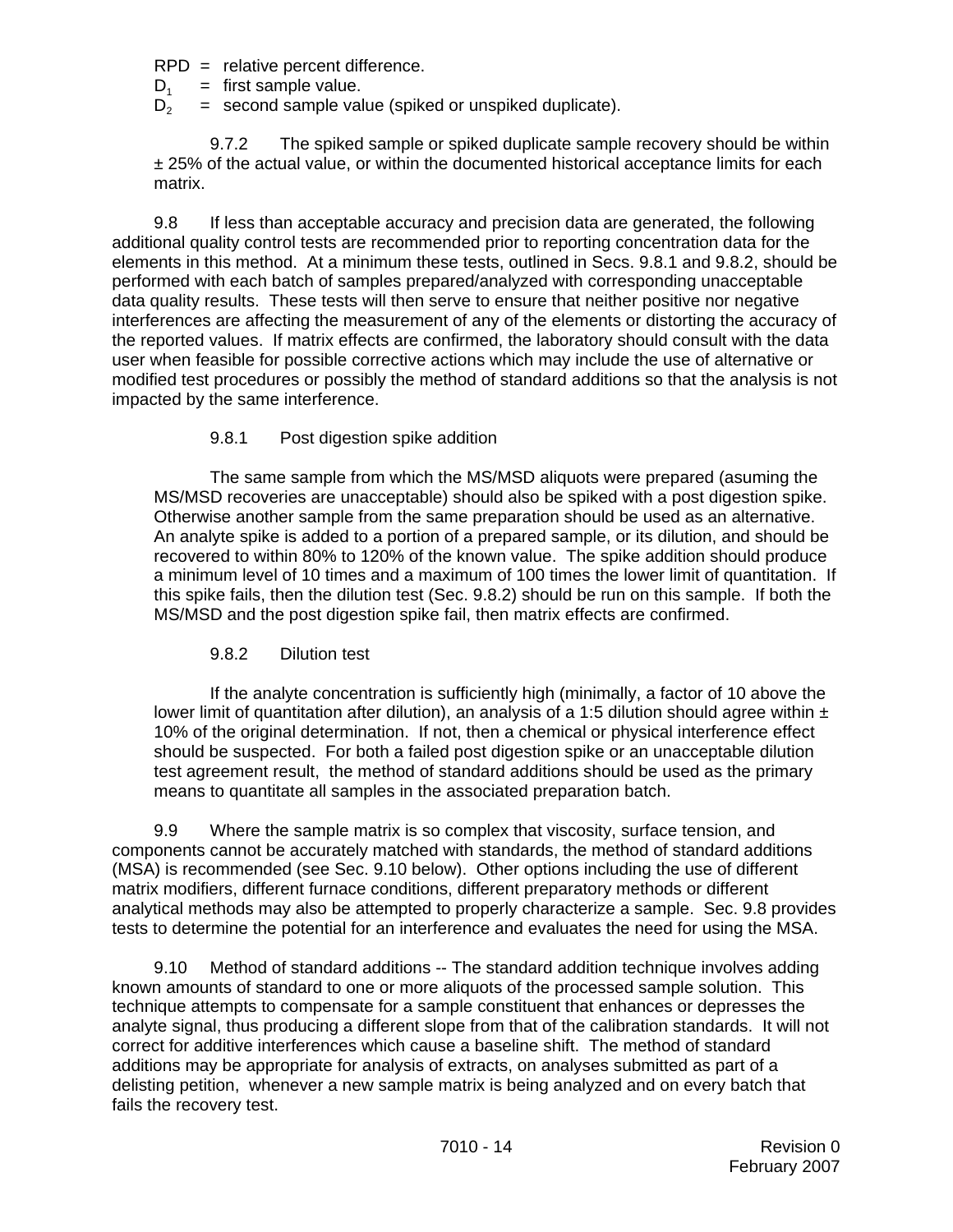9.10.1 The simplest version of this technique is the single-addition method, in which two identical aliquots of the sample solution, each of volume  $V_{y}$ , are taken. To the first (labeled A) is added a known volume  $V<sub>S</sub>$  of a standard analyte solution of concentration  $C_{\rm s}$ . To the second aliquot (labeled B) is added the same volume  $V_{\rm s}$  of reagent water. The analytical signals of A and B are measured and corrected for nonanalyte signals. The unknown sample concentration  $C<sub>x</sub>$  is calculated:

$$
C_x = \frac{S_B V_S C_S}{(S_A - S_B)V_x}
$$

where  $S_A$  and  $S_B$  are the analytical signals (corrected for the blank) of solutions A and B, respectively.  $\ V_{\rm s}$  and  ${\sf C}_{\rm s}$  should be chosen so that  ${\sf S}_{\rm A}$  is roughly twice  ${\sf S}_{\rm B}$  on the average, avoiding excess dilution of the sample. If a separation or concentration step is used, the additions are best made first and carried through the entire procedure.

9.10.2 Improved results can be obtained by employing a series of standard additions. To equal volumes of the sample are added a series of standard solutions containing different known quantities of the analyte, and all solutions are diluted to the same final volume. For example, addition 1 should be prepared so that the resulting concentration is approximately 50 percent of the expected absorbance from the indigenous analyte in the sample. Additions 2 and 3 should be prepared so that the concentrations are approximately 100 and 150 percent of the expected endogenous sample absorbance. The absorbance of each solution is determined and then plotted on the vertical axis of a graph, with the concentrations of the known standards plotted on the horizontal axis. When the resulting line is extrapolated to zero absorbance, the point of interception of the abscissa is the endogenous concentration of the analyte in the sample. The abscissa on the left of the ordinate is scaled the same as on the right side, but in the opposite direction from the ordinate. An example of a plot so obtained is shown in Figure 1. A linear regression program may be used to obtain the intercept concentration.

9.10.3 For the results of this MSA technique to be valid, the following limitations must be taken into consideration:

- 1. The apparent concentrations from the calibration curve must be linear (0.995 or greater) over the concentration range of concern. For the best results, the slope of the MSA plot should be nearly the same as the slope of the standard curve.
- 2. The effect of the interference should not vary as the ratio of analyte concentration to sample matrix changes, and the standard addition should respond in a similar manner as the analyte.
- 3. The determination must be free of spectral interference and corrected for nonspecific background interference.

9.11 Ultra-trace analysis requires the use of clean chemistry preparation and analysis techniques. Several suggestions for minimizing analytical blank contamination are provided in Chapter Three.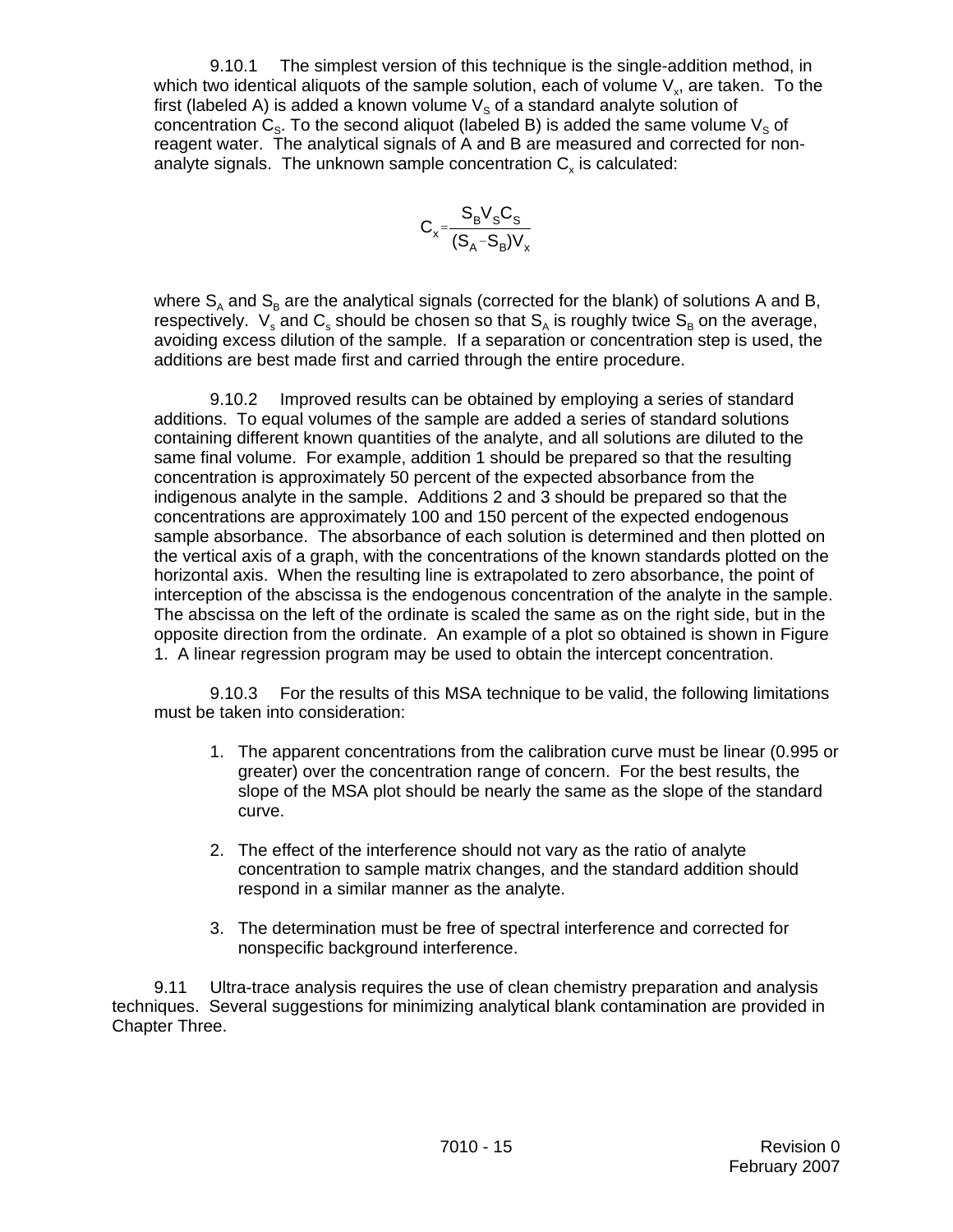#### 10.0 CALIBRATION AND STANDARDIZATION

10.1 Calibration standards -- All analyses require that a calibration curve be prepared to cover the appropriate concentration range. Usually, this means the preparation of a blank and standards which produce an absorbance of 0.0 to 0.7. Calibration standards can prepared by diluting the stock metal solutions in the same acids and acid concentrtions as the samples.

10.1.1 Calibration standards can be prepared fresh each time a batch of samples is analyzed. If the ICV solution is prepared daily and the ICV is analyzed within the acceptance criteria, calibration standards do not need to be prepared daily and may be prepared and stored for as long as the calibration standard viability can be verified through the use of the ICV. If the ICV is outside of the acceptance criteria, the calibration standards must be prepared fresh and the instrument recalibrated. Prepare a blank and at least three calibration standards in graduated amounts in the appropriate range of the linear part of the curve.

10.1.2 The calibration standards should be prepared using the same type of acid or combination of acids and at the same concentration as will result in the samples following processing.

10.1.3 Beginning with the calibration blank and working toward the highest standard, inject the solutions and record the readings. Calibration curves are always required.

10.2 A calibration curve must be prepared each day with a minimum of a calibration blank and three standards. The curve must be linear and have a correlation coefficient of at least 0.995.

10.2.1 After initial calibration, the calibration curve must be verified by use of an initial calibration blank (ICB) and an initial calibration verification (ICV) standard. The ICV standard must be made from an independent (second source) material at or near midrange. The acceptance criteria for the ICV standard must be ±10% of its true value and the ICB must not contain target analytes at or above the lowest limit of quantitation for the curve to be considered valid. If the calibration curve cannot be verified within the specified limits, the cause must be determined and the instrument recalibrated before samples are analyzed. The analysis data for the ICV must be kept on file with the sample analysis data.

10.2.2 The calibration curve must also be verified at the end of each analysis batch and/or after every 10 samples by use of a continuing calibration blank (CCB) and a continuing calibration verification (CCV) standard. The CCV standard should be made from the same material as the initial calibration standards at or near midrange. The acceptance criteria for the CCV standard must be  $\pm 10\%$  of its true value and the CCB must not contain target analytes at or above the lowest limit of quantitation for the curve to be considered valid. If the calibration cannot be verified within the specified limits, the sample analysis must be discontinued, the cause determined and the instrument recalibrated. All samples following the last acceptable CCV/CCB must be reanalyzed. The analysis data for the CCV/CCB must be kept on file with the sample analysis data.

10.2.3 The lower limits of quantitation should be established for all analytes for each type of matrix analyzed and for each preparation method used and for each instrument. These limits are considered the lowest reliable laboratory reporting concentrations and should be established from the lower limit of quantitation check sample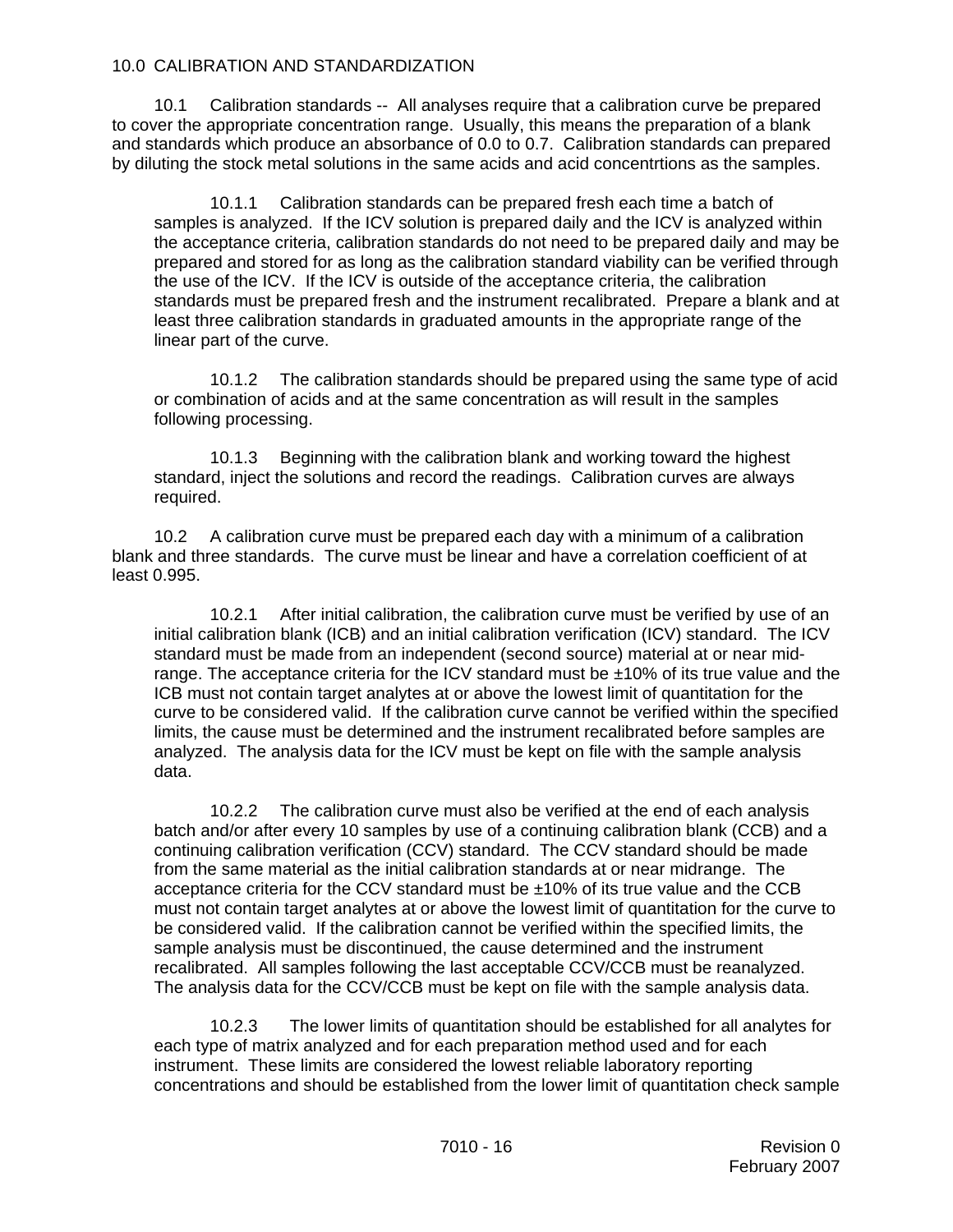and then confirmed using either the lowest calibration point or from a low-level calibration check standard.

10.2.3.1 Lower limit of quantitation check sample

The lower limit of quantitation check (LLQC) sample should be analyzed after establishing the lower laboratory reporting limits and on an as needed basis to demonstrate the desired detection capability. Ideally, this check sample and the low-level calibration verification standard will be prepared at the same concentrations with the only difference being the LLQC sample is carried through the entire preparation and analytical procedure. Lower limits of quantitation are verified when all analytes in the LLQC sample are detected within  $\pm$  30% of their true value. This check should be used to both establish and confirm the lowest quantitation limit.

10.2.3.2 The lower limits of quantitation determination using reagent water represents a best case situation and does not represent possible matrix effects of real-world samples. For the application of lower limits of quantitation on a project-specific basis with established data quality objectives, low-level matrixspecific spike studies may provide data users with a more reliable indication of the actual method sensitivity and minimum detection capabilities.

10.3 It is recommended that each standard should be analyzed (injected) twice and an average value determined. Replicate standard values should be within ±10% RPD.

10.4 Standards are run in part to monitor the life and performance of the graphite tube. Lack of reproducibility or significant change in the signal for the standard indicates that the tube should be replaced. Tube life depends on sample matrix and atomization temperature. A conservative estimate would be that a tube will last at least 50 firings. A pyrolytic coating will extend that estimated life by a factor of three.

10.5 If conducting trace analysis, it is recommended that the lowest calibration standard be set at the laboratory's lower limit of quantitation. The laboratory can use a reporting limit that is below the lower limit of quantitation but all values reported below the low standard should be reported as estimated values.

## 11.0 PROCEDURE

11.1 Preliminary treatment of waste water, ground water, extracts, and industrial waste is always necessary because of the complexity and variability of sample matrices. Solids, slurries, and suspended material must be subjected to a solubilization process before analysis. This process may vary because of the metals to be determined and the nature of the sample being analyzed. Solubilization and digestion procedures are presented in Chapter Three. Samples which are to be analyzed only for dissolved constituents need not be digested if they have been filtered and acidified.

11.2 Furnace devices (flameless atomization) are a most useful means of extending the lower limits of quantitation. Because of differences between various makes and models of satisfactory instruments, no detailed operating instructions can be given for each instrument. Instead, the analyst should follow the instructions provided by the manufacturer of a particular instrument. A generalized set of instructions follows below.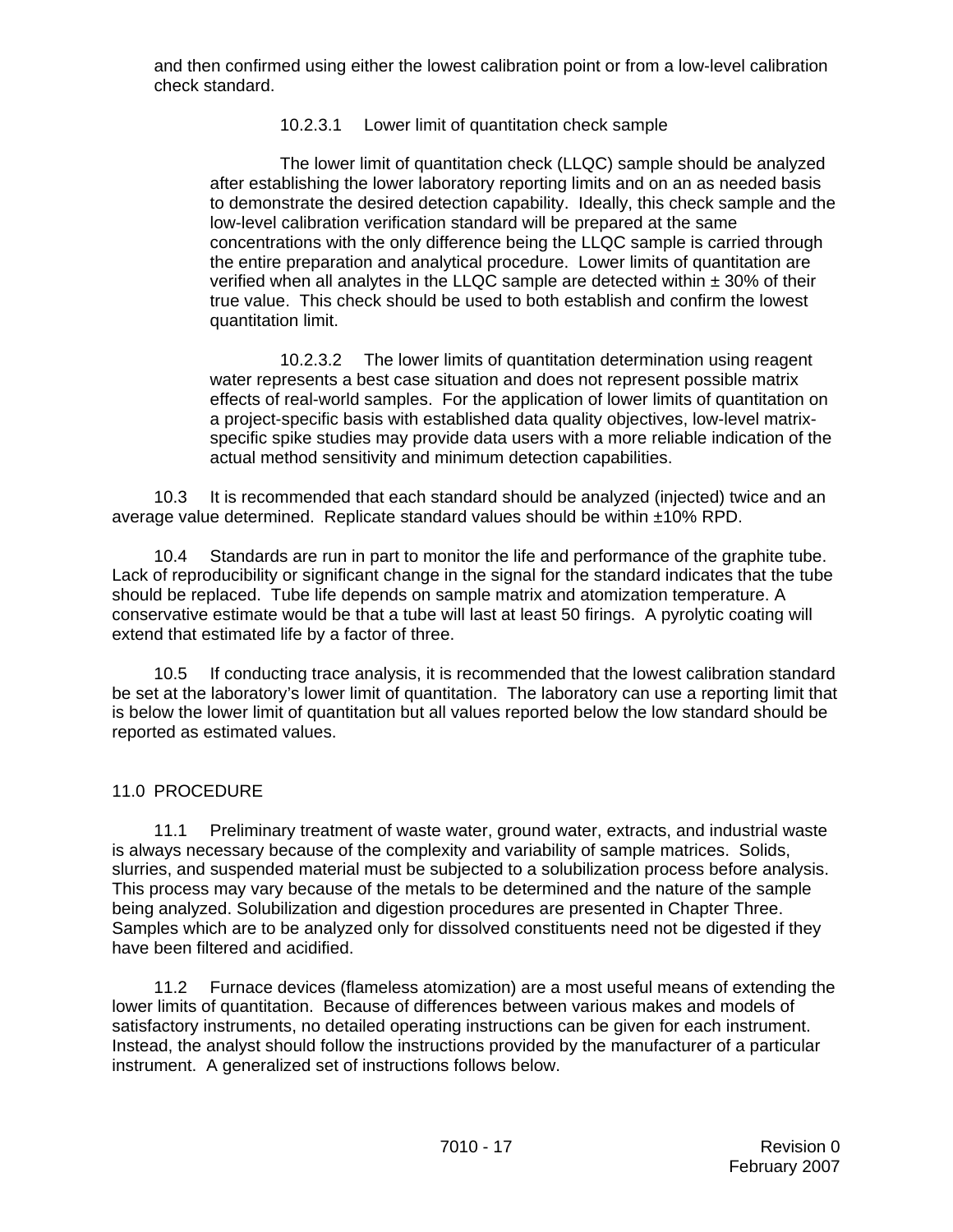11.2.1 Inject an aliquot of sample into the furnace and atomize. If the concentration found is greater than the highest standard, the sample should be diluted in the same acid matrix and reanalyzed. The use of multiple injections can improve accuracy and help detect furnace pipetting errors.

11.2.2 To verify the absence of interference, follow the interference procedure given in Sec. 9.8.

## 12.0 DATA ANALYSIS AND CALCULATIONS

12.1 For determination of metal concentration by GFAA -- Read the metal value from the calibration curve or directly from the read-out system of the instrument.

12.1.1 If dilution of sample was required:

$$
\mu g/L \text{ metal in sample } = \frac{A (C+B)}{C}
$$

where:

- $A = \mu g/L$  of metal in diluted aliquot from calibration curve.
- B = Starting sample volume , mL.
- $C =$  Final volume of sample, mL.

12.1.2 For solid samples, report all concentrations in consistent units based on wet weight. Ensure that if the dry weight was used for the analysis, percent solids should be reported to the client. Hence:

$$
mg \text{ metal/kg sample} = \frac{A \times V}{W}
$$

where:

- $A = \frac{mq}{L}$  of metal in processed sample from calibration curve.
- $V =$  Final volume of the processed sample, L.
- $W =$  Weight of sample, Kg.

12.1.3 Different injection volumes must not be used for samples and standards. Instead, the sample should be diluted and the same size injection volume be used for both samples and standards.

12.2 Results need to be reported in units commensurate with their intended use and all dilutions need to be taken into account when computing final results.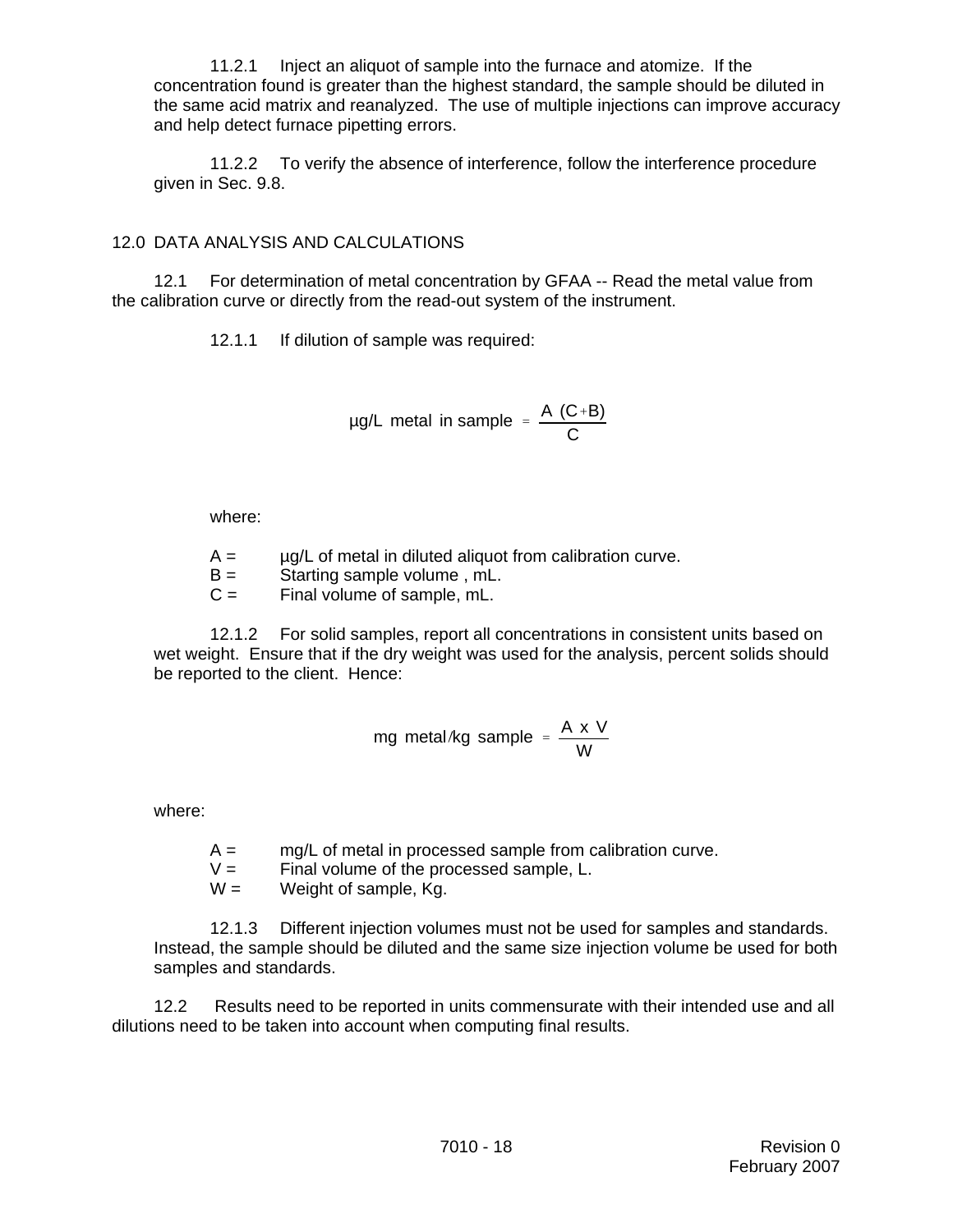#### 13.0 METHOD PERFORMANCE

13.1 Performance data and related information are provided in SW-846 methods only as examples and guidance. The data do not represent required performance criteria for users of the methods. Instead, performance criteria should be developed on a project-specific basis, and the laboratory should establish in-house QC performance criteria for the application of this method. These performance data are not intended to be and must not be used as absolute QC acceptance criteria for purposes of laboratory accreditation.

13.2 For relevant performance data, see the methods of Ref. 1.

#### 14.0 POLLUTION PREVENTION

14.1 Pollution prevention encompasses any technique that reduces or eliminates the quantity and/or toxicity of waste at the point of generation. Numerous opportunities for pollution prevention exist in laboratory operation. The EPA has established a preferred hierarchy of environmental management techniques that places pollution prevention as the management option of first choice. Whenever feasible, laboratory personnel should use pollution prevention techniques to address their waste generation. When wastes cannot be feasibly reduced at the source, the Agency recommends recycling as the next best option.

14.2 For information about pollution prevention that may be applicable to laboratories and research institutions consult *Less is Better: Laboratory Chemical management for Waste Reduction* available from the American Chemical Society's Department of Government Relations and Science Policy, 1155 16th St., N.W. Washington, D.C. 20036, http://www.acs.org.

#### 15.0 WASTE MANAGEMENT

The Environmental Protection Agency requires that laboratory waste management practices be conducted consistent with all applicable rules and regulations. The Agency urges laboratories to protect the air, water, and land by minimizing and controlling all releases from hoods and bench operations, complying with the letter and spirit of any sewer discharge permits and regulations, and by complying with all solid and hazardous waste regulations, particularly the hazardous waste identification rules and land disposal restrictions. For further information on waste management, consult *The Waste Management Manual for Laboratory Personnel* available from the American Chemical Society at the address listed in Sec. 14.2.

#### 16.0 REFERENCES

- 1. Methods for Chemical Analysis of Water and Wastes; U.S. Environmental Protection Agency. Office of Research and Development. Environmental Monitoring and Support Laboratory. ORD Publication Offices of Center for Environmental Research Information: Cincinnati, OH, 1983; EPA-600/4-79-020.
- 2. W. G. Rohrbough, et al., Reagent Chemicals, American Chemical Society Specifications, 7th ed.; American Chemical Society: Washington, DC, 1986.
- 3. 1985 Annual Book of ASTM Standards, Vol. 11.01; "Standard Specification for Reagent Water"; ASTM: Philadelphia, PA, 1985; D1193-77.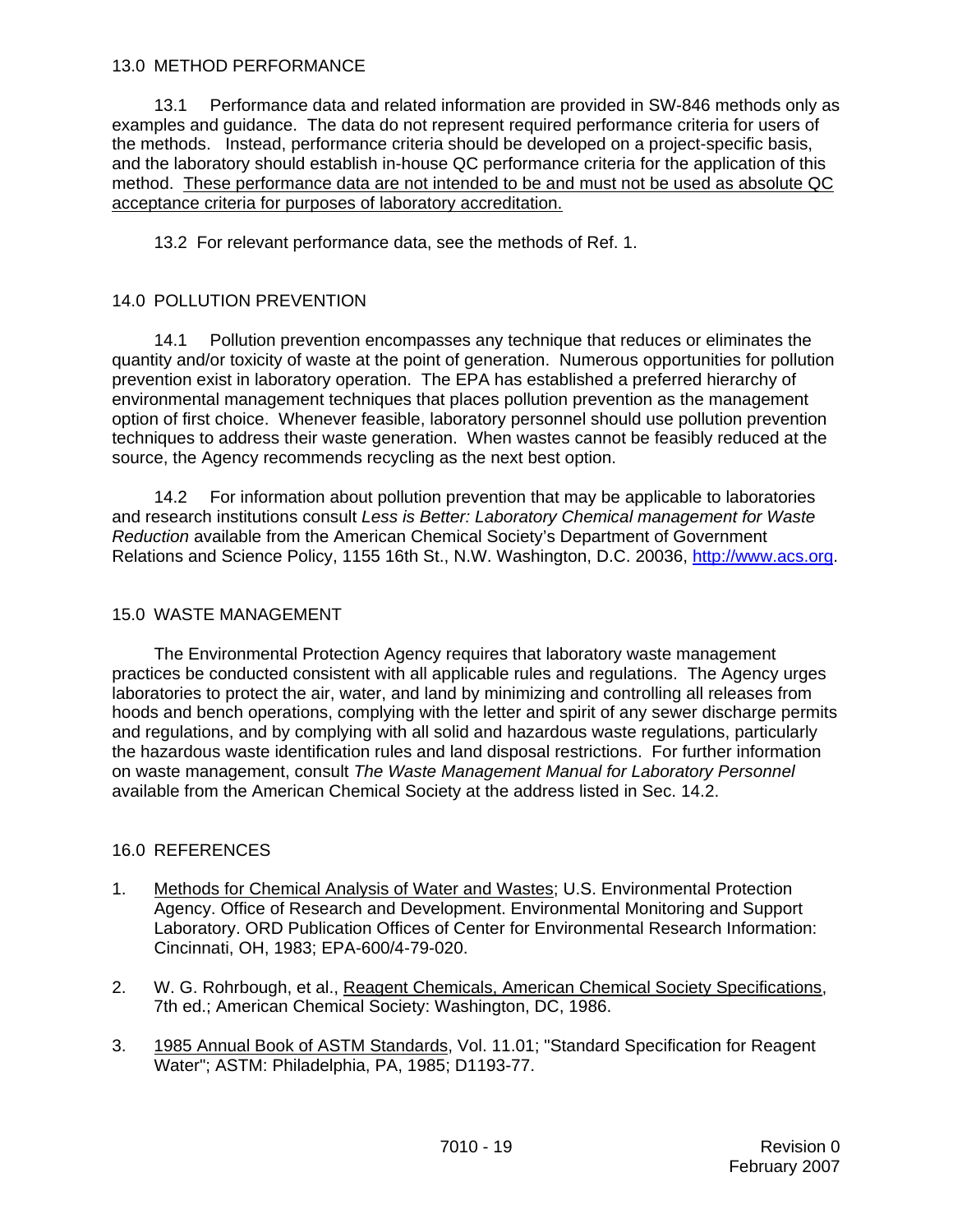# 17.0 TABLES, DIAGRAMS, FLOWCHARTS, AND VALIDATION DATA

The following pages contain the tables and figure referenced by this method. A flow diagram of the procedure follows the tables.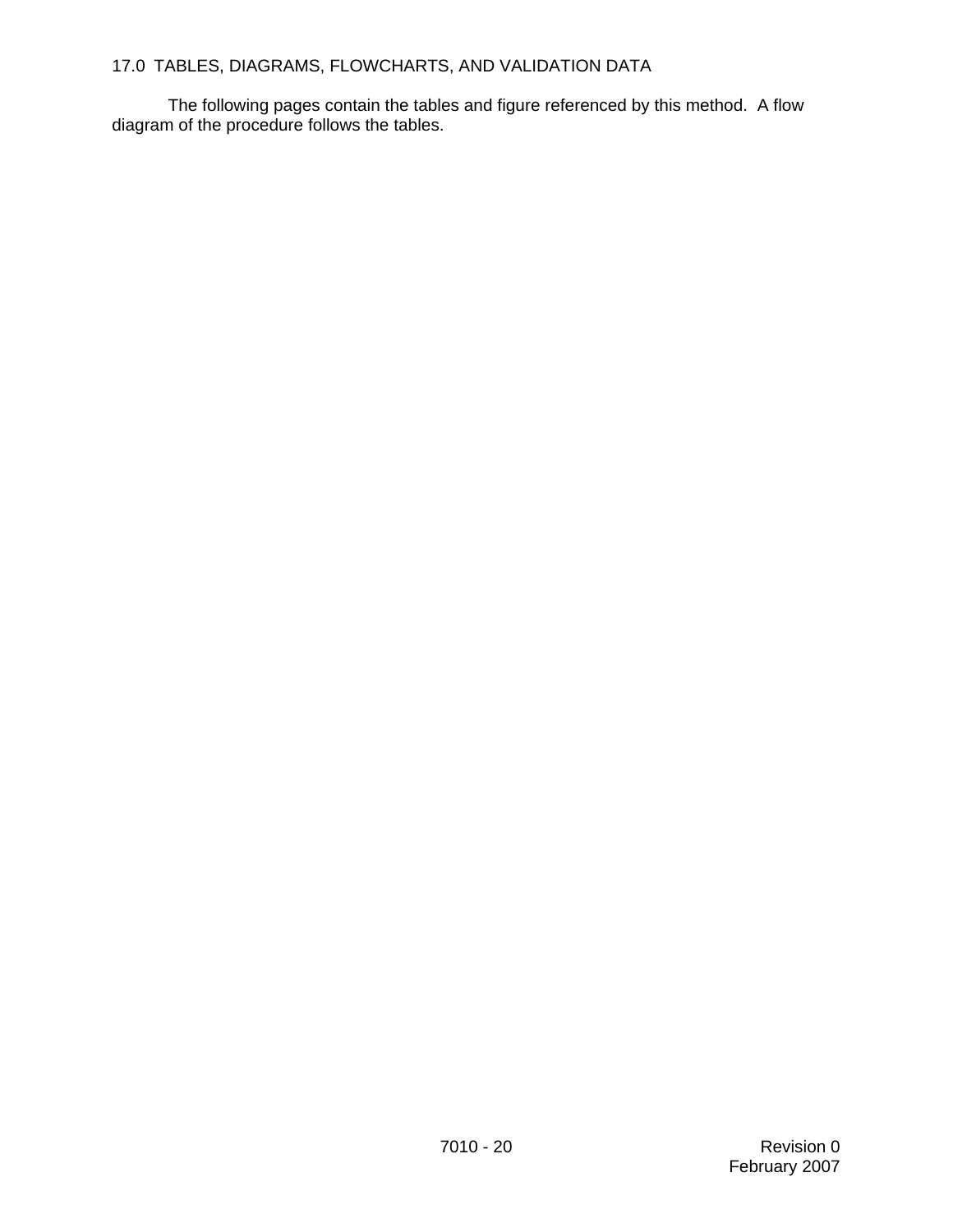#### TABLE 1

| Metal                                                                                                                                                                                                    | Furnace Procedure <sup>a, b</sup><br>Lower Limit of Quantitation<br>$(\mu g/L)$ |  |
|----------------------------------------------------------------------------------------------------------------------------------------------------------------------------------------------------------|---------------------------------------------------------------------------------|--|
| Antimony<br>Arsenic<br>Barium(p)<br>Beryllium<br>Cadmium<br>Chromium<br>Cobalt<br>Copper<br>Iron<br>Lead<br>Manganese<br>Molybdenum(p)<br><b>Nickel</b><br>Selenium<br>Silver<br>Thallium<br>Vanadium(p) | 3<br>2<br>0.2<br>0.1<br>0.2<br>2<br>0.2<br>4                                    |  |
| Zinc                                                                                                                                                                                                     | 0.05                                                                            |  |

#### EXAMPLE FURNACE ATOMIC ABSORPTION LOWER LIMITS OF QUANTITATION FOR ANALYTES IN REAGENT WATER

NOTE: The symbol (p) indicates the use of pyrolytic graphite with the furnace procedure.

<sup>a</sup> For furnace sensitivity values, consult instrument operating manual.

**b** The listed furnace values are those expected when using a 20-µL injection and normal gas flow, except in the cases of arsenic and selenium, where gas interrupt is used.

Source: Ref. 1.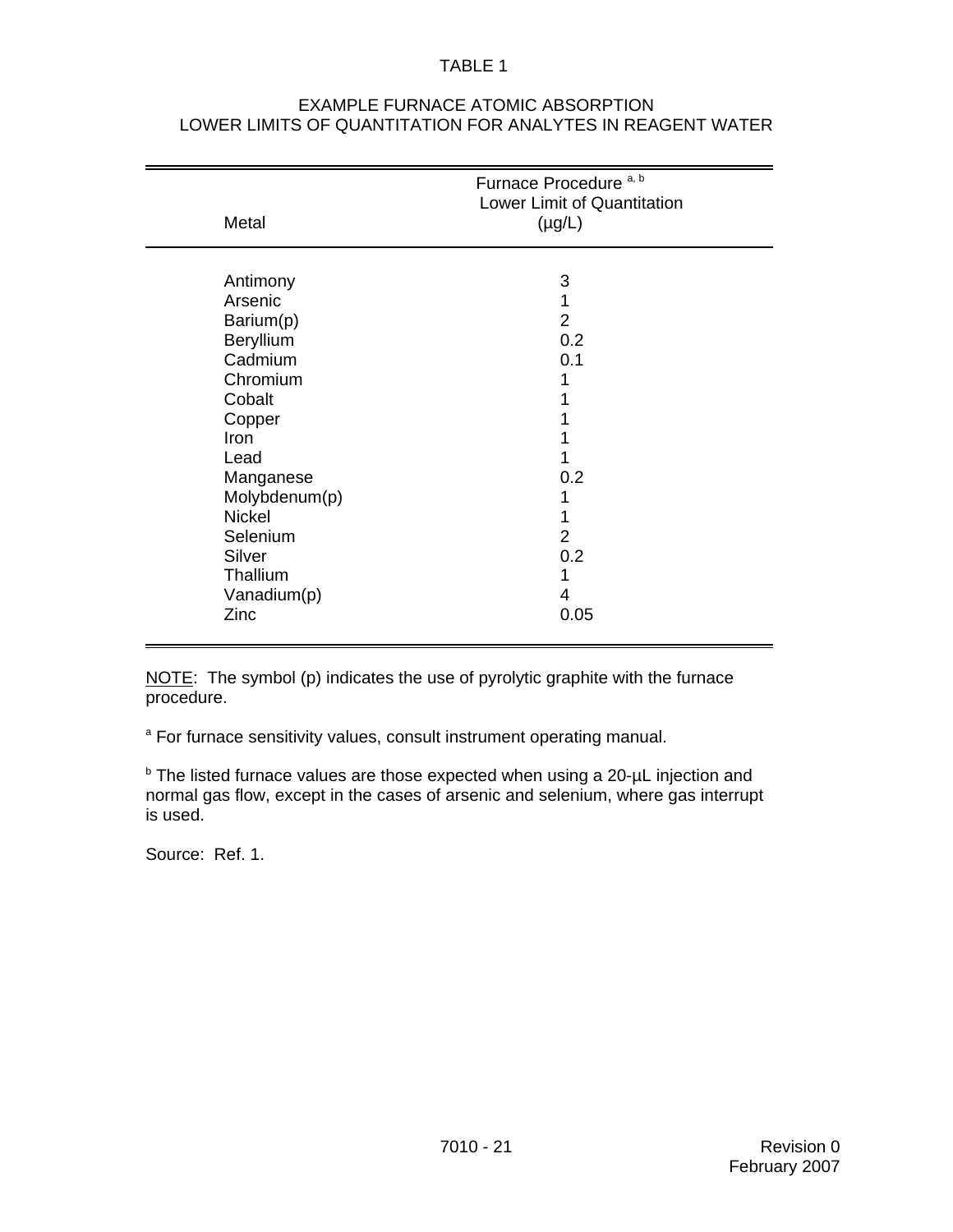## TABLE 2

# INSTRUMENT PARAMETERS

| <b>ELEMENT</b> | WAVELENGTH (nm)                         | PURGE GAS <sup>1</sup> | <b>COMMENTS</b>                |
|----------------|-----------------------------------------|------------------------|--------------------------------|
| Sb             | 217.6<br>231.1                          | argon or nitrogen      |                                |
| As             | 193.7                                   | argon                  |                                |
| Ba             | 553.6                                   | argon                  | nitrogen should not<br>be used |
| Be             | 234.9                                   | argon                  |                                |
| Cd             | 228.8                                   | argon                  |                                |
| Cr             | 357.9                                   | argon                  | nitrogen should not<br>be used |
| Co             | 240.7                                   | argon                  |                                |
| Cu             | 324.7                                   | argon or nitrogen      |                                |
| Fe             | 248.3,<br>248.8, 271.8,<br>302.1, 252.7 | argon or nitrogen      |                                |
| Pb             | 283.3,<br>217.0                         | argon                  |                                |
| Mn             | 279.5,<br>403.1                         | argon or nitrogen      |                                |
| Mo             | 313.3                                   | argon                  | nitrogen should not<br>be used |
| Ni             | 232.0,<br>352.4                         | argon or nitrogen      |                                |
| Se             | 196.0                                   | argon                  |                                |
| Ag             | 328.1                                   | argon                  |                                |
| T <sub>l</sub> | 276.8                                   | argon or nitrogen      |                                |
| $\vee$         | 318.4                                   | argon                  | nitrogen should not<br>be used |
| Zn             | 213.9                                   | argon or nitrogen      |                                |

Note: If more than one wavelength is listed, the primary line is underlined.<br><sup>1</sup>The argon/H<sub>2</sub> purge gas is also applicable.

Source: Ref. 1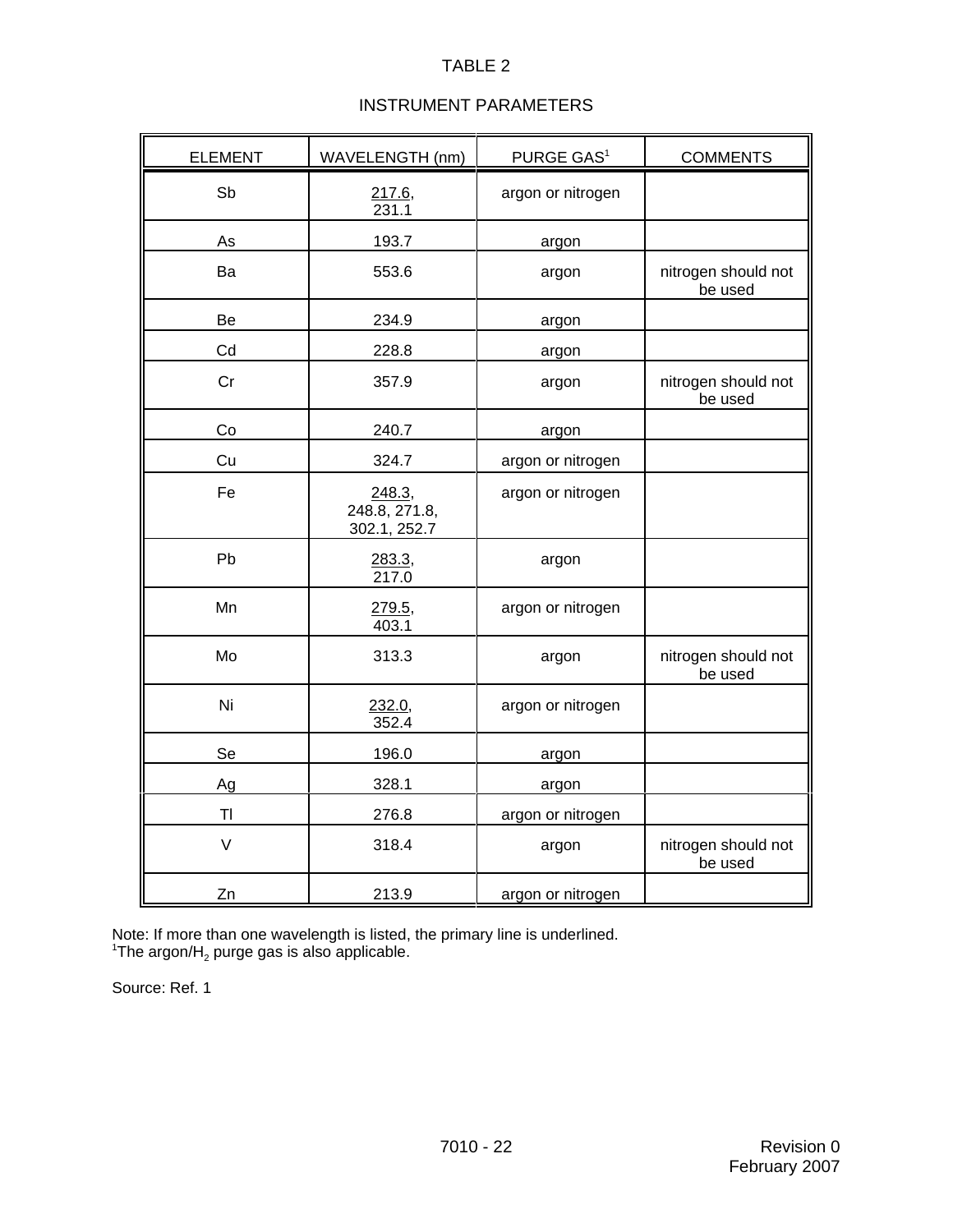# FIGURE 1

## STANDARD ADDITION PLOT